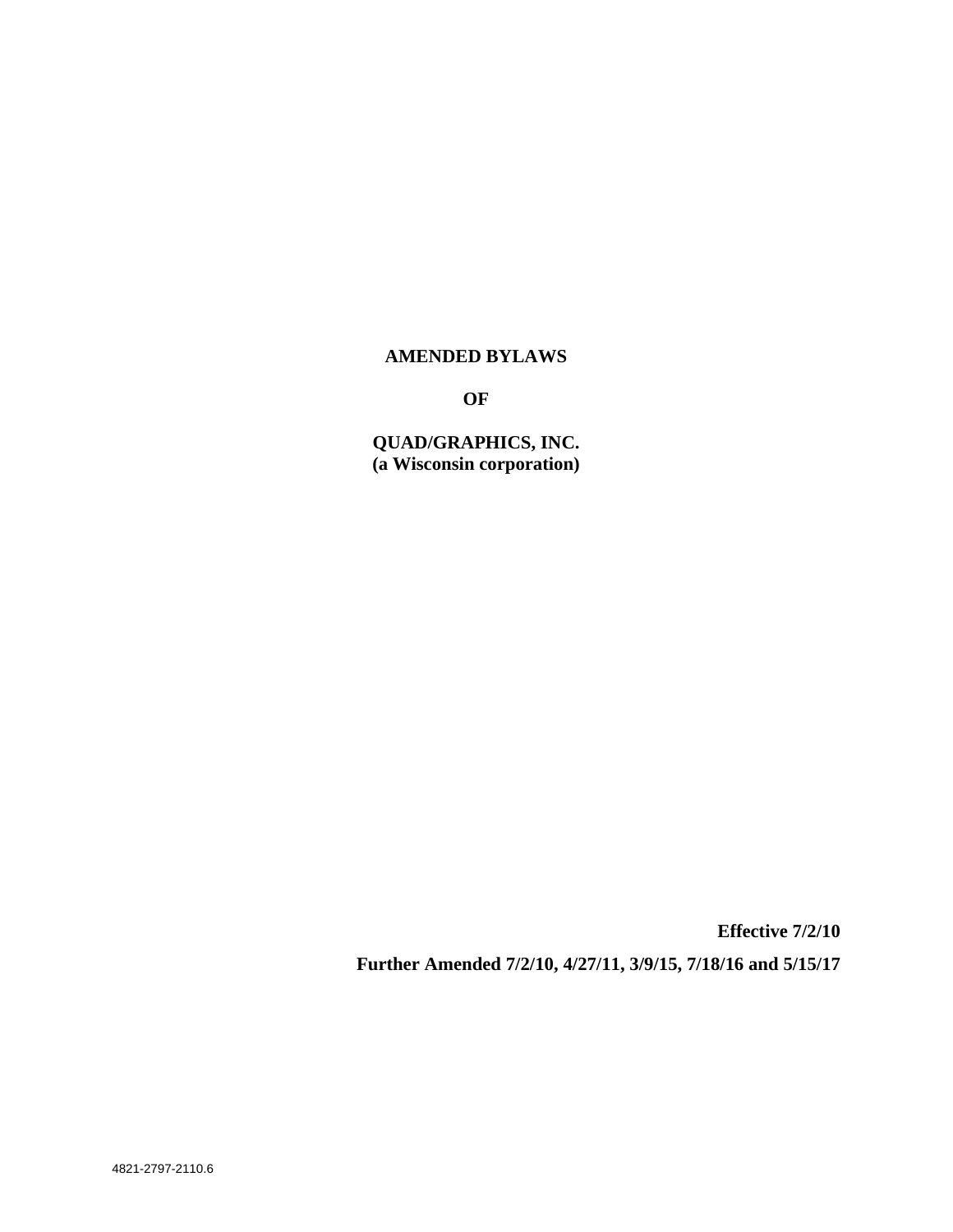#### ARTICLE I. OFFICES

1.01 Principal and Business Offices. The corporation may have such principal and other business offices, either within or without the State of Wisconsin, as the Board of Directors may designate or as the business of the corporation may require from time to time.

1.02 Registered Office. The registered office of the corporation required by the Wisconsin Business Corporation Law to be maintained in the State of Wisconsin may be, but need not be, identical with the principal office in the State of Wisconsin, and the address of the registered office may be changed from time to time by the Board of Directors or by the registered agent. The business office of the registered agent of the corporation shall be identical to such registered office.

#### ARTICLE II. SHAREHOLDERS

2.01 Annual Meeting. The annual meeting of the shareholders (the "Annual Meeting") shall be held at such time and on such date as may be fixed by or under the authority of the Board of Directors. In fixing a meeting date for any Annual Meeting, the Board of Directors may consider such factors as it deems relevant within the good faith exercise of its business judgment. At each Annual Meeting, the shareholders shall elect that number of directors equal to the number of directors in the class whose term expires at the time of such meeting. At any such Annual Meeting, only other business properly brought before the meeting in accordance with Section 2.14 of these bylaws may be transacted. If the election of directors shall not be held on the date fixed as herein provided for any Annual Meeting, or any adjournment thereof, the Board of Directors shall cause the election to be held at a special meeting of shareholders (a "Special Meeting") as soon thereafter as is practicable.

## 2.02 Special Meetings.

(a) A Special Meeting may be called only by the Board of Directors, the Chairman of the Board, the Chief Executive Officer or the President and shall be called by the corporation upon the demand, in accordance with this Section 2.02, of the holders of record of shares representing at least 10% of all the votes entitled to be cast on any issue proposed to be considered at the Special Meeting.

(b) In order that the corporation may determine the shareholders entitled to demand a Special Meeting, the Board of Directors may fix a record date to determine the shareholders entitled to make such a demand (the "Demand Record Date"). The Demand Record Date shall not precede the date upon which the resolution fixing the Demand Record Date is adopted by the Board of Directors and shall not be more than ten (10) days after the date upon which the resolution fixing the Demand Record Date is adopted by the Board of Directors. Any shareholder of record seeking to have shareholders demand a Special Meeting shall, by sending written notice to the Secretary of the corporation by hand or by certified or registered mail, return receipt requested, request the Board of Directors to fix a Demand Record Date. The Board of Directors shall promptly, but in all events within ten (10) days after the date on which a valid request to fix a Demand Record Date is received, adopt a resolution fixing the Demand Record Date and shall make a public announcement of such Demand Record Date. If no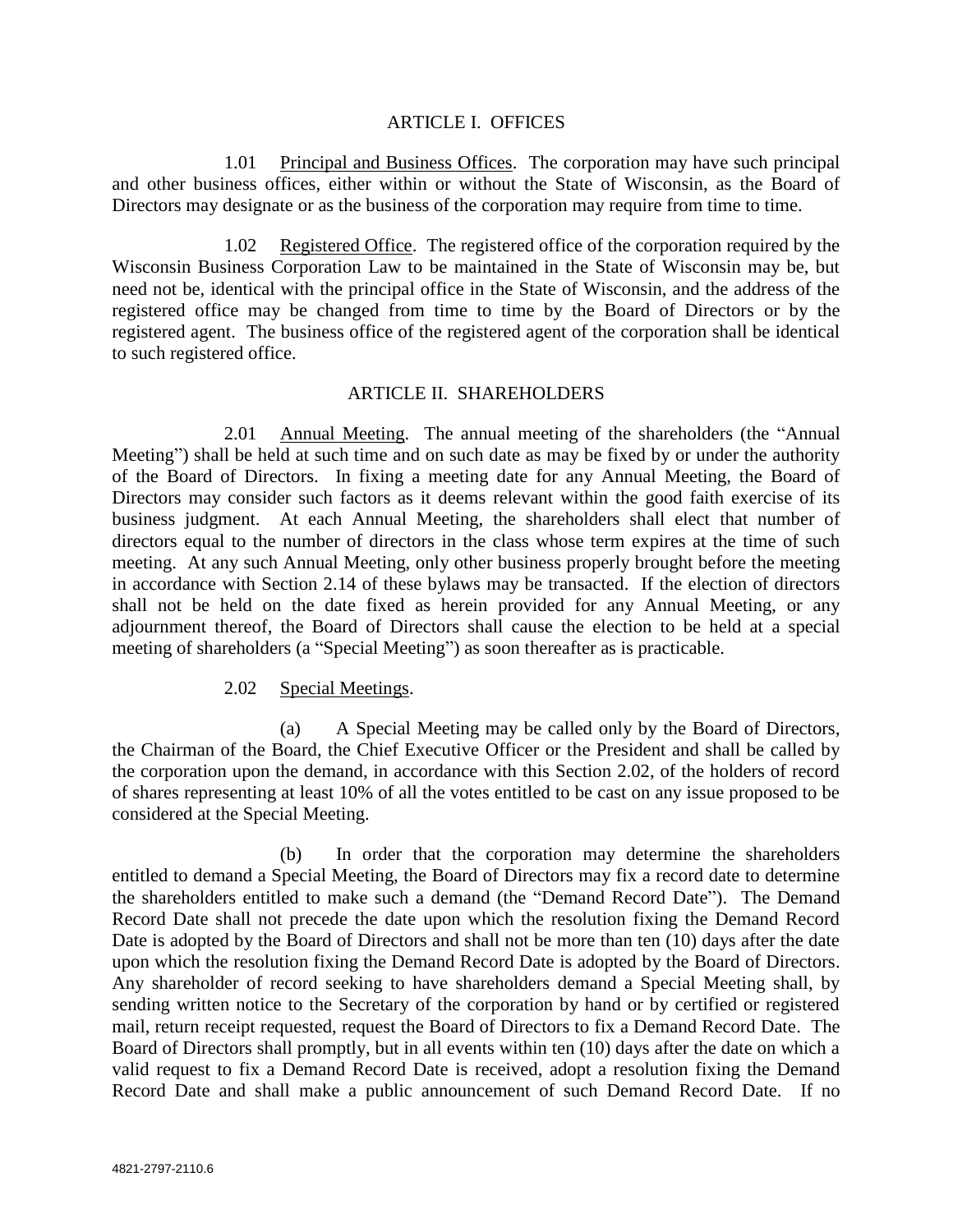Demand Record Date has been fixed by the Board of Directors within ten (10) days after the date on which such request is received by the Secretary, the Demand Record Date shall be the 10th day after the first date on which a valid written request to set a Demand Record Date is received by the Secretary. To be valid, such written request shall set forth the purpose or purposes for which the Special Meeting is to be held, shall be signed by one or more shareholders of record (or their duly authorized proxies or other representatives), shall bear the date of signature of each such shareholder (or proxy or other representative) and shall set forth all information about each such shareholder and about the beneficial owner or owners, if any, on whose behalf the request is made that would be required to be set forth in a shareholder's notice described in paragraph (a) (ii) of Section 2.14 of these bylaws.

(c) In order for a shareholder or shareholders to demand a Special Meeting, a written demand or demands for a Special Meeting by the holders of record as of the Demand Record Date of shares representing at least 10% of all the votes entitled to be cast on any issue proposed to be considered at the Special Meeting must be delivered to the corporation. To be valid, each written demand by a shareholder for a Special Meeting shall set forth the specific purpose or purposes for which the Special Meeting is to be held (which purpose or purposes shall be limited to the purpose or purposes set forth in the written request to set a Demand Record Date received by the corporation pursuant to paragraph (b) of this Section 2.02), shall be signed by one or more persons who as of the Demand Record Date are shareholders of record (or their duly authorized proxies or other representatives), shall bear the date of signature of each such shareholder (or proxy or other representative), and shall set forth the name and address, as they appear in the corporation's books, of each shareholder signing such demand and the class and number of shares of the corporation which are owned of record and beneficially by each such shareholder, shall be sent to the Secretary by hand or by certified or registered mail, return receipt requested, and shall be received by the Secretary within seventy (70) days after the Demand Record Date.

(d) The corporation shall not be required to call a Special Meeting upon shareholder demand unless, in addition to the documents required by paragraph (c) of this Section 2.02, the Secretary receives a written agreement signed by each Soliciting Shareholder (as defined below), pursuant to which each Soliciting Shareholder, jointly and severally, agrees to pay the corporation's costs of holding the Special Meeting, including the costs of preparing and mailing proxy materials for the corporation's own solicitation, provided that if each of the resolutions introduced by any Soliciting Shareholder at such meeting is adopted, and each of the individuals nominated by or on behalf of any Soliciting Shareholder for election as a director at such meeting is elected, then the Soliciting Shareholders shall not be required to pay such costs. For purposes of this paragraph (d), the following terms shall have the meanings set forth below:

(i) "Affiliate" of any Person (as defined herein) shall mean any Person controlling, controlled by or under common control with such first Person.

(ii) "Participant" shall have the meaning assigned to such term in Rule 14a-11 promulgated under the Securities Exchange Act of 1934, as amended (the "Exchange Act").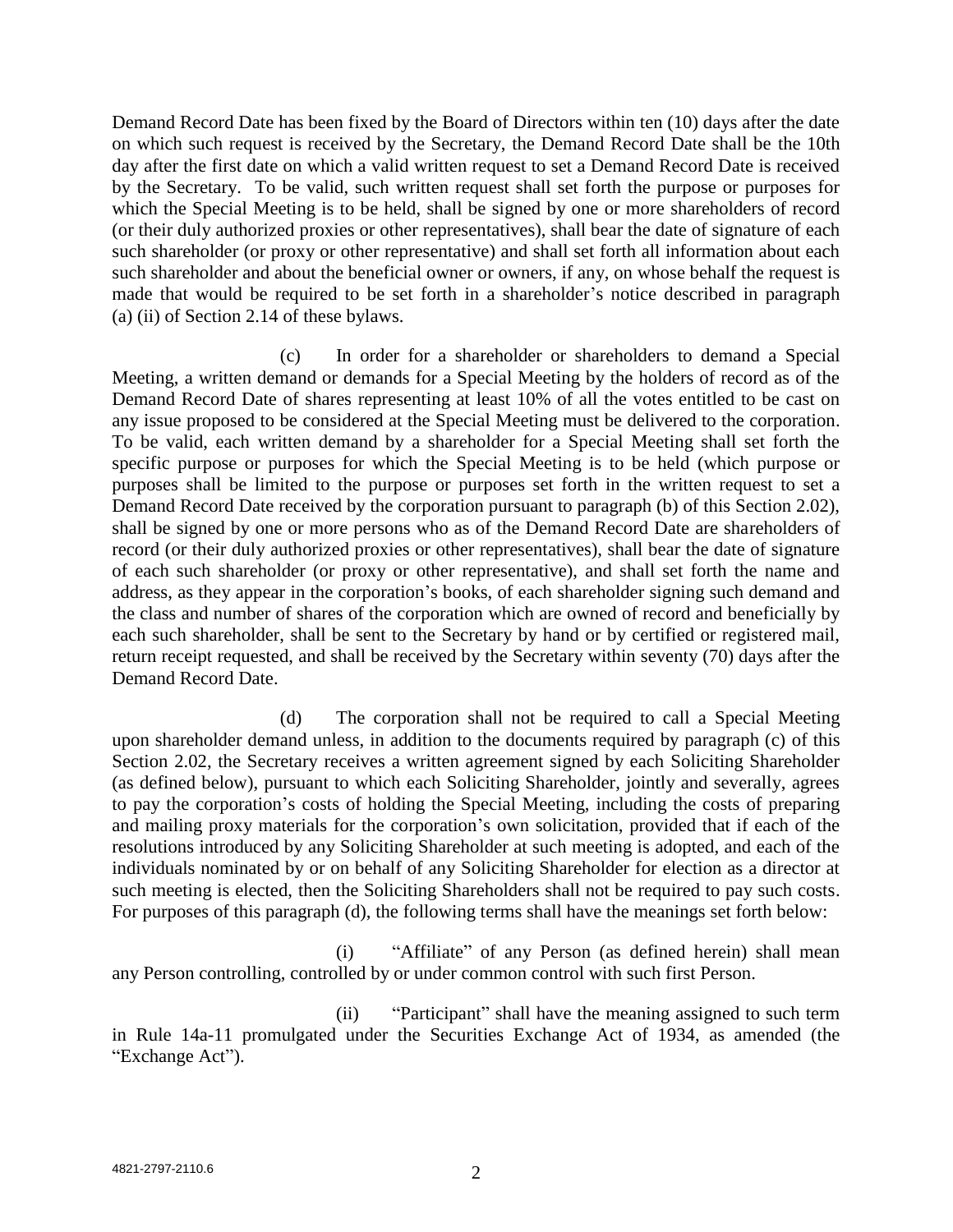(iii) "Person" shall mean any individual, firm, corporation, limited liability company, partnership, limited liability partnership, joint venture, association, trust, unincorporated organization or other entity.

(iv) "Proxy" shall have the meaning assigned to such term in Rule 14a-1 promulgated under the Exchange Act.

(v) "Solicitation" shall have the meaning assigned to such term in Rule 14a-11 promulgated under the Exchange Act.

(vi) "Soliciting Shareholder" shall mean, with respect to any Special Meeting demanded by a shareholder or shareholders, any of the following Persons:

(A) if the number of shareholders signing the demand or demands of meeting delivered to the corporation pursuant to paragraph (c) of this Section 2.02 is ten (10) or fewer, each shareholder signing any such demand;

(B) if the number of shareholders signing the demand or demands of meeting delivered to the corporation pursuant to paragraph (c) of this Section 2.02 is more than ten (10), each Person who either (I) was a Participant in any Solicitation of such demand or demands or (II) at the time of the delivery to the corporation of the documents described in paragraph (c) of this Section 2.02 had engaged or intends to engage in any Solicitation of Proxies for use at such Special Meeting (other than a Solicitation of Proxies on behalf of the corporation); or

(C) any Affiliate of a Soliciting Shareholder, if a majority of the directors then in office determine, reasonably and in good faith, that such Affiliate should be required to sign the written notice described in paragraph (c) of this Section 2.02 and/or the written agreement described in this paragraph (d) in order to prevent the purposes of this Section 2.02 from being evaded.

(e) Except as provided in the following sentence, any Special Meeting shall be held at such hour and day as may be designated by whichever of the Board of Directors, the Chairman of the Board, the Chief Executive Officer or the President shall have called such meeting. In the case of any Special Meeting called by the corporation upon the demand of shareholders (a "Demand Special Meeting"), such meeting shall be held at such hour and day as may be designated by the Board of Directors; *provided, however,* that the date of any Demand Special Meeting shall be not more than seventy (70) days after the Meeting Record Date (as defined in Section 2.06 hereof); and *provided further* that in the event that the directors then in office fail to designate an hour and date for a Demand Special Meeting within ten (10) days after the date that valid written demands for such meeting by the holders of record as of the Demand Record Date of shares representing at least 10% of all the votes entitled to be cast on each issue proposed to be considered at the Special Meeting are delivered to the corporation (the "Delivery Date"), then such meeting shall be held at 2:00 P.M. Central Time on the 100th day after the Delivery Date or, if such 100th day is not a Business Day (as defined below), on the first preceding Business Day. In fixing a meeting date for any Special Meeting, the Board of Directors, the Chairman of the Board, the Chief Executive Officer or the President may consider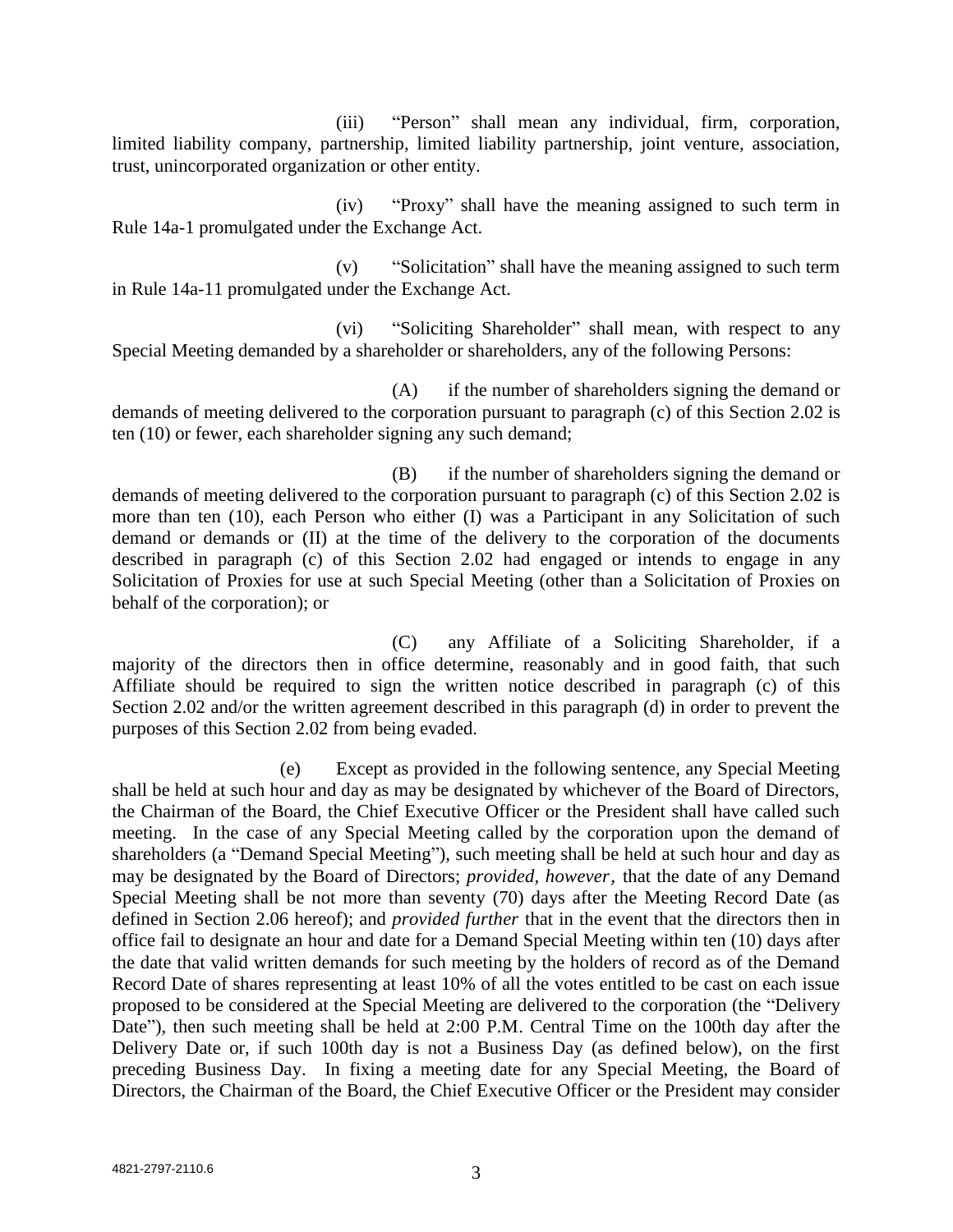such factors as it or he or she deems relevant within the good faith exercise of its or his or her business judgment, including, without limitation, the nature of the action proposed to be taken, the facts and circumstances surrounding any demand for such meeting, and any plan of the Board of Directors to call an Annual Meeting or a Special Meeting for the conduct of related business.

(f) The corporation may engage regionally or nationally recognized independent inspectors of elections to act as an agent of the corporation for the purpose of promptly performing a ministerial review of the validity of any purported written demand or demands for a Special Meeting received by the Secretary. For the purpose of permitting the inspectors to perform such review, no purported demand shall be deemed to have been delivered to the corporation until the earlier of (i) five (5) Business Days following receipt by the Secretary of such purported demand and (ii) such date as the independent inspectors certify to the corporation that the valid demands received by the Secretary represent at least 10% of all the votes entitled to be cast on each issue proposed to be considered at the Special Meeting. Nothing contained in this paragraph (f) shall in any way be construed to suggest or imply that the Board of Directors or any shareholder shall not be entitled to contest the validity of any demand, whether during or after such five (5) Business Day period, or to take any other action (including, without limitation, the commencement, prosecution or defense of any litigation with respect thereto).

(g) For purposes of these bylaws, "Business Day" shall mean any day other than a Saturday, a Sunday or a day on which banking institutions in the State of Wisconsin are authorized or obligated by law or executive order to close.

2.03 Place of Meeting. The Board of Directors, the Chairman of the Board, the Chief Executive Officer or the President may designate any place, either within or without the State of Wisconsin, as the place of meeting for an Annual Meeting or Special Meeting or for any postponement or adjournment thereof. If no designation is made, the place of meeting shall be the principal office of the corporation. Any meeting may be adjourned to reconvene at any place designated by vote of the Board of Directors or by the Chairman of the Board, the Chief Executive Officer or the President.

2.04 Notice of Meeting. Written notice stating the date, time and place of any meeting of shareholders shall be delivered not less than ten (10) days nor more than sixty (60) days before the date of the meeting (unless a different time period is provided by the Wisconsin Business Corporation Law or the articles of incorporation), either personally, by mail or by electronic transmission, by or at the direction of the Board of Directors, the Chairman of the Board, the Chief Executive Officer, the President or the Secretary, to each shareholder of record entitled to vote at such meeting and to such other persons as required by the Wisconsin Business Corporation Law. In the event of any Demand Special Meeting, such notice of meeting shall be sent not more than thirty (30) days after the Delivery Date. Notice pursuant to this Section 2.04 shall be deemed to be effective (a) if mailed, when deposited in the United States mail, addressed to the shareholder at his or her address as it appears on the stock record books of the corporation, with postage thereon prepaid, (b) if personally delivered, when received or (c) if sent by electronic transmission, when electronically transmitted to a shareholder in a manner authorized by the shareholder. Unless otherwise required by the Wisconsin Business Corporation Law or the articles of incorporation of the corporation, a notice of an Annual Meeting need not include a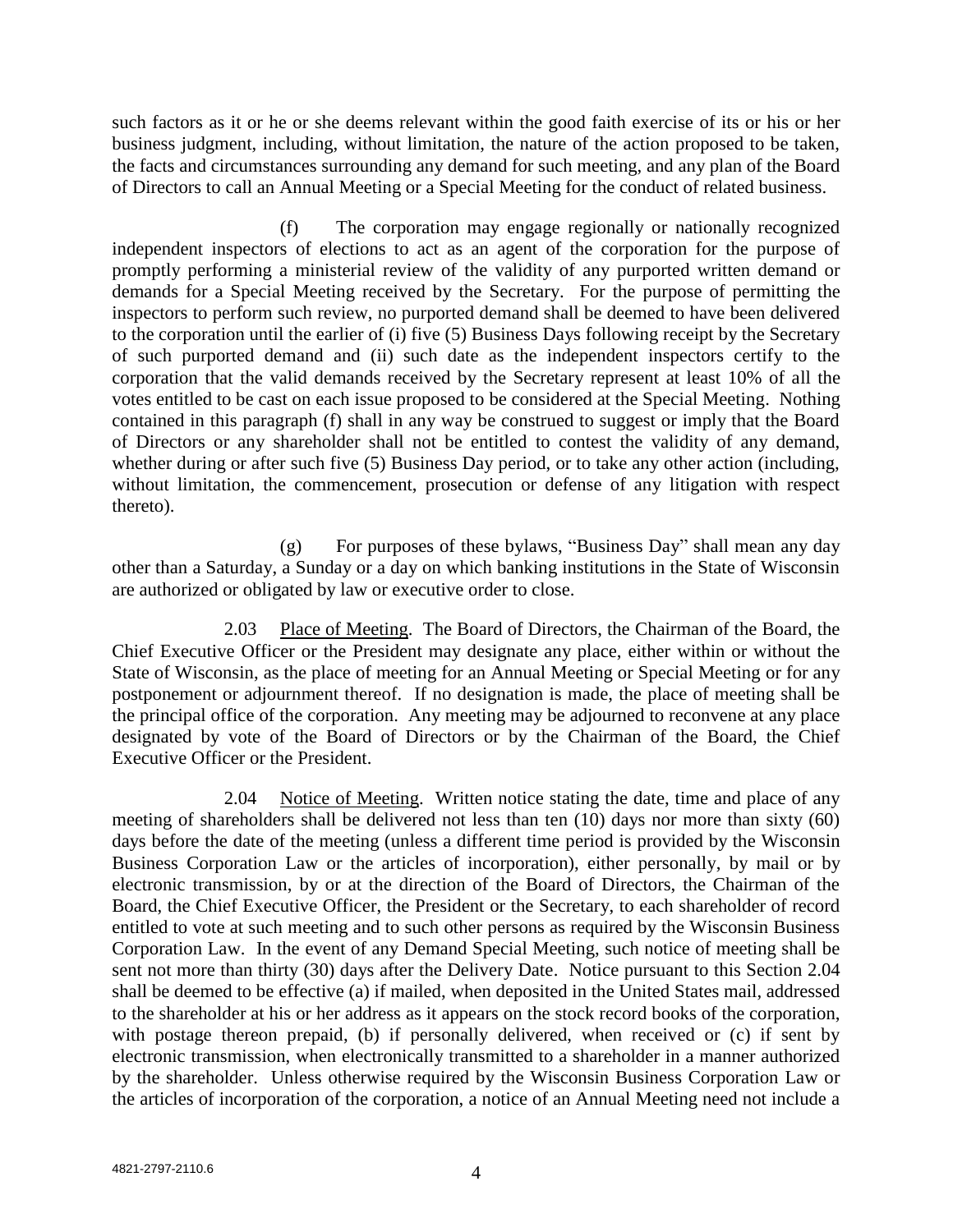description of the purpose for which the meeting is called. In the case of any Special Meeting, (a) the notice of meeting shall describe any business that the Board of Directors shall have theretofore determined to bring before the meeting and (b) in the case of a Demand Special Meeting, the notice of meeting (i) shall describe any business set forth in the statement of purpose of the demands received by the corporation in accordance with Section 2.02 of these bylaws and (ii) shall contain all of the information required in the notice received by the corporation in accordance with Section 2.14(b) of these bylaws. If an Annual Meeting or Special Meeting is adjourned to a different date, time or place, the corporation shall not be required to give notice of the new date, time or place if the new date, time or place is announced at the meeting before adjournment; *provided, however,* that if a new Meeting Record Date (as defined below) for an adjourned meeting is or must be fixed, the corporation shall give notice of the adjourned meeting to persons who are shareholders as of the new Meeting Record Date.

2.05 Waiver of Notice. A shareholder may waive any notice required by the Wisconsin Business Corporation Law, the articles of incorporation or these bylaws before or after the date and time stated in the notice. The waiver shall be in writing and signed by the shareholder entitled to the notice, contain the same information that would have been required in the notice under applicable provisions of the Wisconsin Business Corporation Law (except that the time and place of meeting need not be stated) and be delivered to the corporation for inclusion in the corporate records. A shareholder's attendance at any Annual Meeting or Special Meeting, in person or by proxy, waives objection to all of the following: (a) lack of notice or defective notice of the meeting, unless the shareholder at the beginning of the meeting or promptly upon arrival objects to holding the meeting or transacting business at the meeting; and (b) consideration of a particular matter at the meeting that is not within the purpose described in the meeting notice, unless the shareholder objects to considering the matter when it is presented.

2.06 Fixing of Record Date. The Board of Directors may fix in advance a date not less than ten (10) days and not more than seventy (70) days prior to the date of an Annual Meeting or Special Meeting as the record date for the determination of shareholders entitled to notice of, or to vote at, such meeting (the "Meeting Record Date"). In the case of any Demand Special Meeting, (i) the Meeting Record Date shall not be later than the 30th day after the Delivery Date and (ii) if the Board of Directors fails to fix the Meeting Record Date within thirty (30) days after the Delivery Date, then the close of business on such 30th day shall be the Meeting Record Date. The shareholders of record on the Meeting Record Date shall be the shareholders entitled to notice of and to vote at the meeting. Except as provided by the Wisconsin Business Corporation Law for a court-ordered adjournment, a determination of shareholders entitled to notice of and to vote at an Annual Meeting or Special Meeting is effective for any adjournment of such meeting unless the Board of Directors fixes a new Meeting Record Date, which it shall do if the meeting is adjourned to a date more than 120 days after the date fixed for the original meeting. The Board of Directors may also fix in advance a date as the record date for the purpose of determining shareholders entitled to take any other action or determining shareholders for any other purpose. Such record date shall be not more than seventy (70) days prior to the date on which the particular action, requiring such determination of shareholders, is to be taken. The record date for determining shareholders entitled to a distribution (other than a distribution involving a purchase, redemption or other acquisition of the corporation's shares) or a share dividend is the date on which the Board of Directors authorizes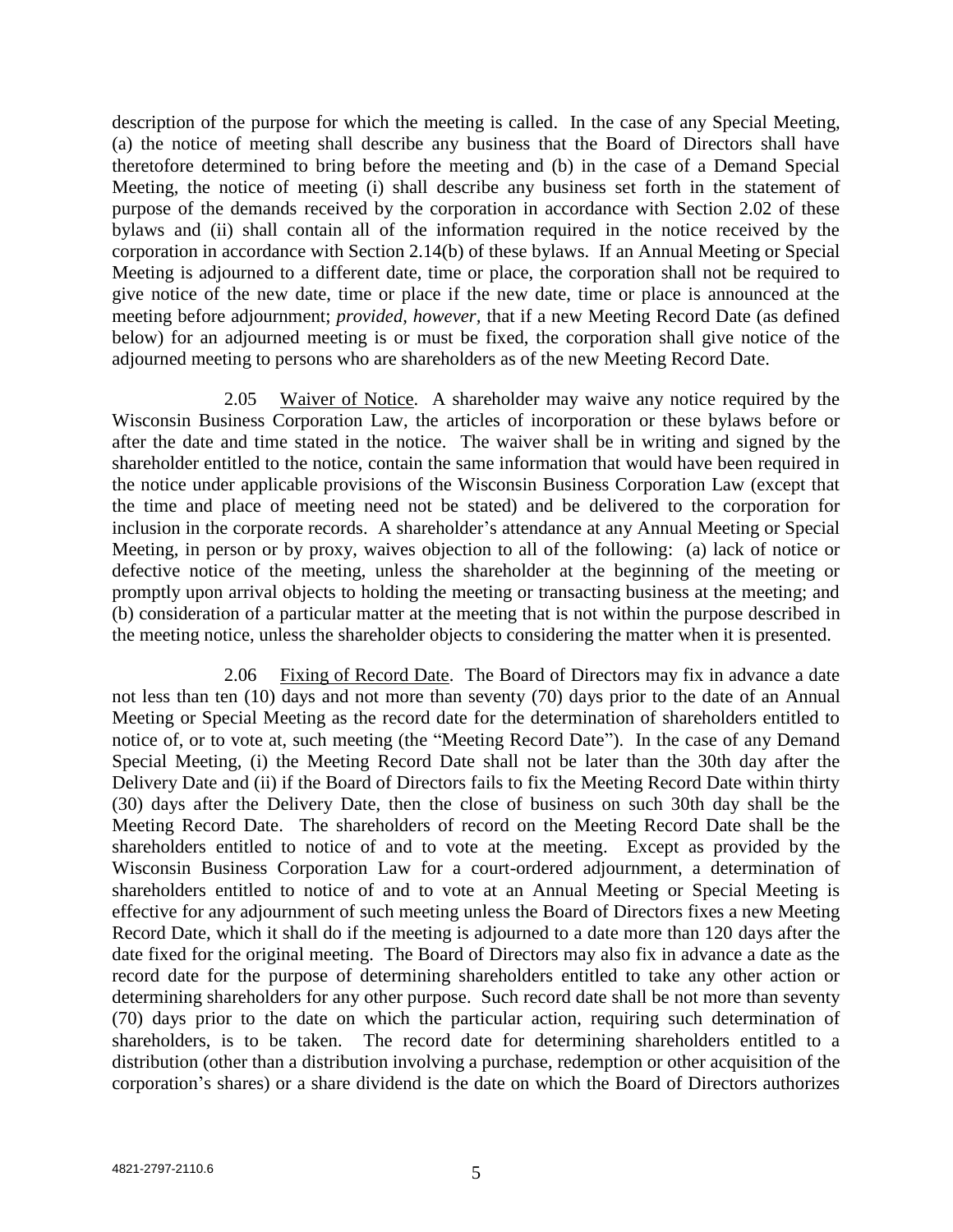the distribution or share dividend, as the case may be, unless the Board of Directors fixes a different record date.

2.07 Shareholders' List for Meetings. After a Meeting Record Date has been fixed, the corporation shall prepare a list of the names of all of the shareholders entitled to notice of the meeting. The list shall be arranged by class or series of shares, if any, and show the address of and number of shares held by each shareholder. Such list shall be available for inspection by any shareholder, beginning two (2) business days after notice of the meeting is given for which the list was prepared and continuing to the date of the meeting, at the corporation's principal office or at a place identified in the meeting notice in the city where the meeting will be held. A shareholder or his or her agent may, on written demand, inspect and, subject to the limitations imposed by the Wisconsin Business Corporation Law, copy the list, during regular business hours and at his or her expense, during the period that it is available for inspection pursuant to this Section 2.07. The corporation shall make the shareholders' list available at the meeting and any shareholder or his or her agent or attorney may inspect the list at any time during the meeting or any adjournment thereof. Refusal or failure to prepare or make available the shareholders' list shall not affect the validity of any action taken at a meeting of shareholders.

## 2.08 Ouorum and Voting Requirements; Postponements; Adjournments.

(a) Shares entitled to vote as a separate voting group may take action on a matter at any Annual Meeting or Special Meeting only if a quorum of those shares exists with respect to that matter. If the corporation has only one class of stock outstanding, such class shall constitute a separate voting group for purposes of this Section 2.08. Except as otherwise provided in the articles of incorporation or the Wisconsin Business Corporation Law, a majority of the votes entitled to be cast on the matter shall constitute a quorum of the voting group for action on that matter. Once a share is represented for any purpose at any Annual Meeting or Special Meeting, other than for the purpose of objecting to holding the meeting or transacting business at the meeting, it is considered present for purposes of determining whether a quorum exists for the remainder of the meeting and for any adjournment of that meeting unless a new Meeting Record Date is or must be set for the adjourned meeting. If a quorum exists, except in the case of the election of directors, action on a matter shall be approved if the votes cast within the voting group favoring the action exceed the votes cast opposing the action, unless the articles of incorporation or the Wisconsin Business Corporation Law requires a greater number of affirmative votes. Unless otherwise provided in the articles of incorporation, each director to be elected shall be elected by a plurality of the votes cast by the shares entitled to vote in the election of directors at an Annual Meeting or Special Meeting at which a quorum is present.

(b) The Board of Directors acting by resolution may postpone and reschedule any previously scheduled Annual Meeting or Special Meeting; *provided, however,*  that a Demand Special Meeting shall not be postponed beyond the 100th day following the Delivery Date. Any Annual Meeting or Special Meeting may be adjourned from time to time, whether or not there is a quorum, (i) at any time, upon a resolution of shareholders if the votes cast in favor of such resolution by the holders of shares of each voting group entitled to vote on any matter theretofore properly brought before the meeting exceed the number of votes cast against such resolution by the holders of shares of each such voting group or (ii) at any time prior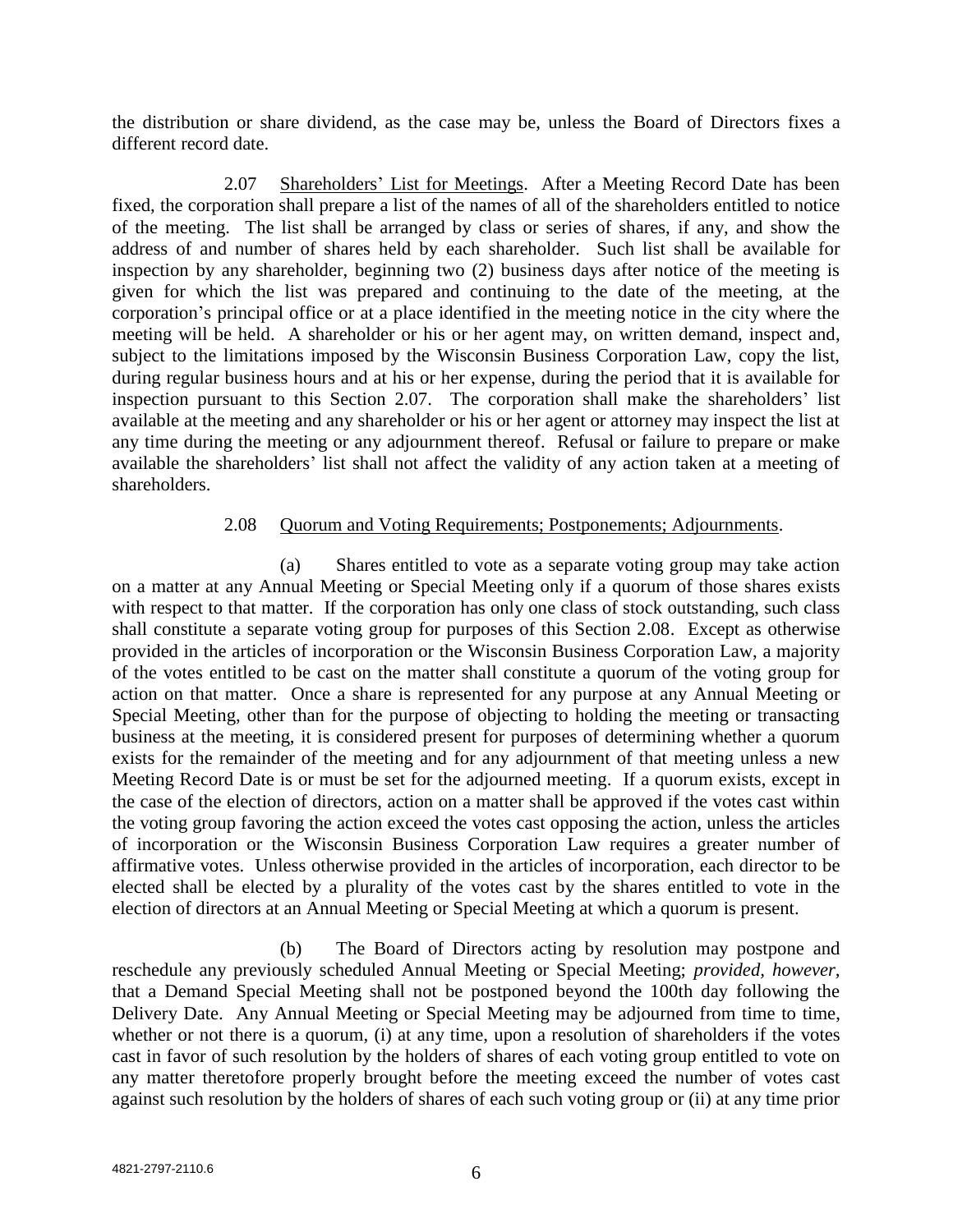to the transaction of any business at such meeting, by the Chairman of the Board, the Chief Executive Officer or the President or pursuant to a resolution of the Board of Directors. No notice of the time and place of adjourned meetings need be given except as required by the Wisconsin Business Corporation Law. At any adjourned meeting at which a quorum shall be present or represented, any business may be transacted which might have been transacted at the meeting as originally notified.

2.09 Conduct of Meeting. The Chairman of the Board, and in his or her absence, the Chief Executive Officer, and in his or her absence, the President, and in their absence, any person chosen by the shareholders present shall call any Annual Meeting or Special Meeting to order and shall act as chairperson of the meeting, and the Secretary of the corporation shall act as secretary of all meetings of the shareholders, but, in the absence of the Secretary, the presiding officer may appoint any other person to act as secretary of the meeting.

2.10 Proxies. At all meetings of shareholders, a shareholder entitled to vote may vote his or her or its shares in person or by proxy. A shareholder entitled to vote at any meeting of shareholders may authorize another person to act for the shareholder by appointing the person as proxy. Without limiting the manner in which a shareholder may appoint a proxy, a shareholder or the shareholder's authorized officer, director, employee, agent or attorney-in-fact may use any of the following as a valid means to make such an appointment:

(a) Appointment of a proxy in writing by signing or causing the shareholder's signature to be affixed to an appointment form by any reasonable means, including, but not limited to, by facsimile signature.

(b) Appointment of a proxy by transmitting or authorizing the transmission of an electronic transmission of the appointment to the person who will be appointed as proxy or to a proxy solicitation firm, proxy support service organization or like agent authorized to receive the transmission by the person who will be appointed as proxy. Every electronic transmission shall contain, or be accompanied by, information that can be used to reasonably determine that the shareholder transmitted or authorized the transmission of the electronic transmission. Any person charged with determining whether a shareholder transmitted or authorized the transmission of the electronic transmission shall specify the information upon which the determination is made.

An appointment of a proxy is effective when a signed appointment form or an electronic transmission of the appointment is received by the inspector of elections or the officer or agent of the corporation authorized to tabulate votes. An appointment is valid for eleven (11) months unless a different period is expressly provided in the appointment. Unless otherwise provided, a proxy may be revoked any time before it is voted, either by appointing a new proxy in accordance with the Wisconsin Business Corporation Law or by oral notice given by the shareholder to the presiding officer during the meeting. The presence of a shareholder who has made an effective proxy appointment shall not itself constitute a revocation. The Board of Directors shall have the power and authority to make rules establishing presumptions as to the validity and sufficiency of proxies.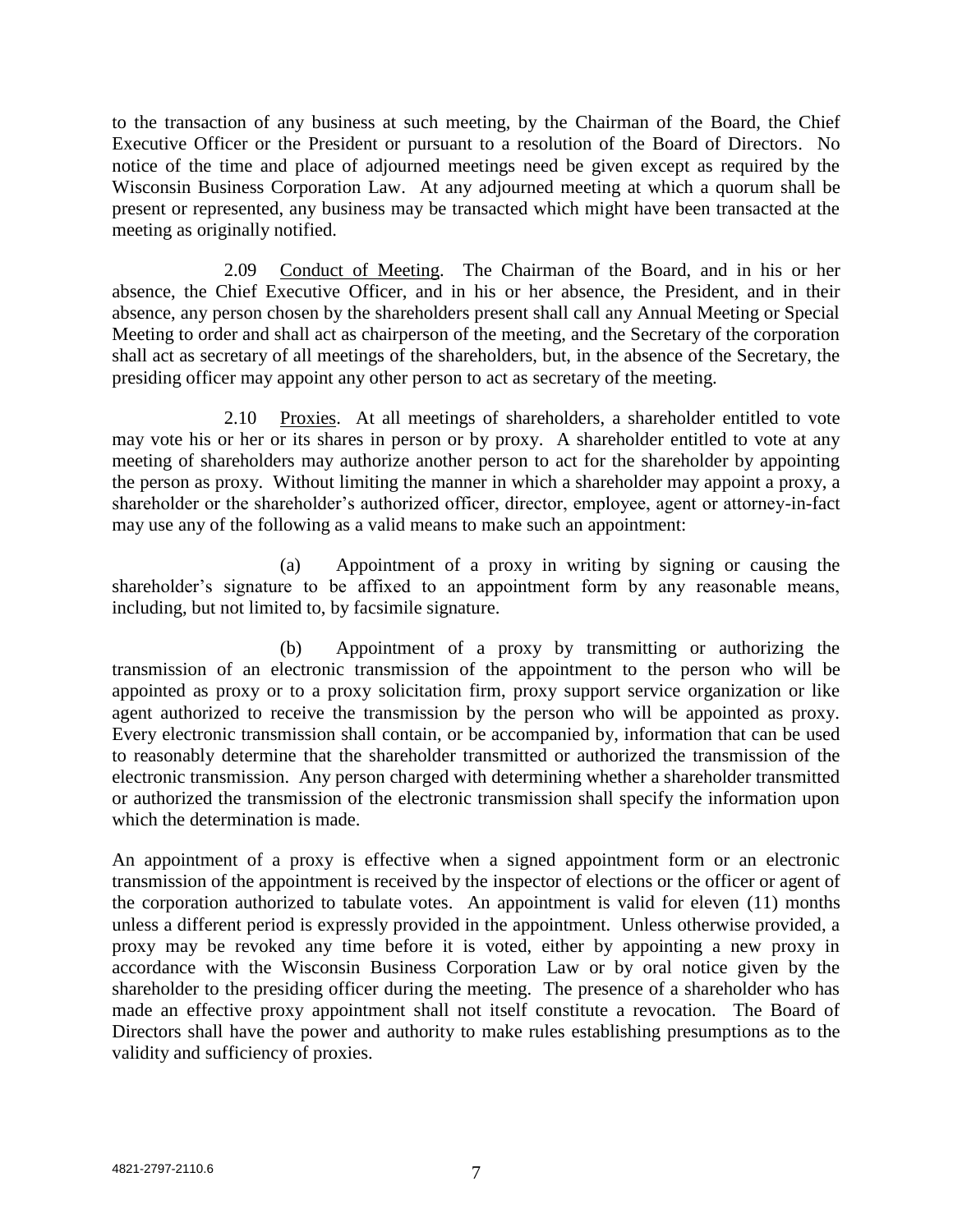### 2.11 Voting of Shares.

(a) Each outstanding share of Class A Common Stock shall be entitled to one vote, each outstanding share of Class B Common Stock shall be entitled to ten votes and each outstanding share of Class C Common Stock shall be entitled to ten votes upon each matter submitted to a vote at any Annual Meeting or Special Meeting, except to the extent that the voting rights of the shares of any class or classes are enlarged, limited or denied by the Wisconsin Business Corporation Law or the articles of incorporation of the corporation.

(b) Shares held by another corporation, if a sufficient number of shares entitled to elect a majority of the directors of such other corporation is held directly or indirectly by this corporation, shall not be entitled to vote at any Annual Meeting or Special Meeting, but shares held in a fiduciary capacity may be voted.

2.12 Action Without Meeting. Any action required or permitted by the articles of incorporation or these bylaws or any provision of the Wisconsin Business Corporation Law to be taken at an Annual Meeting or Special Meeting may be taken without a meeting if a written consent or consents, describing the action so taken, is signed by all of the shareholders entitled to vote with respect to the subject matter thereof and delivered to the corporation for inclusion in the corporate records.

2.13 Acceptance of Instruments Showing Shareholder Action. If the name signed on a vote, consent, waiver or proxy appointment corresponds to the name of a shareholder, the corporation, if acting in good faith, may accept the vote, consent, waiver or proxy appointment and give it effect as the act of a shareholder. If the name signed on a vote, consent, waiver or proxy appointment does not correspond to the name of a shareholder, the corporation, if acting in good faith, may accept the vote, consent, waiver or proxy appointment and give it effect as the act of the shareholder if any of the following apply:

(a) The shareholder is an entity and the name signed purports to be that of an officer or agent of the entity.

(b) The name purports to be that of a personal representative, administrator, executor, guardian or conservator representing the shareholder and, if the corporation requests, evidence of fiduciary status acceptable to the corporation is presented with respect to the vote, consent, waiver or proxy appointment.

(c) The name signed purports to be that of a receiver or trustee in bankruptcy of the shareholder and, if the corporation requests, evidence of this status acceptable to the corporation is presented with respect to the vote, consent, waiver or proxy appointment.

(d) The name signed purports to be that of a pledgee, beneficial owner, or attorney-in-fact of the shareholder and, if the corporation requests, evidence acceptable to the corporation of the signatory's authority to sign for the shareholder is presented with respect to the vote, consent, waiver or proxy appointment.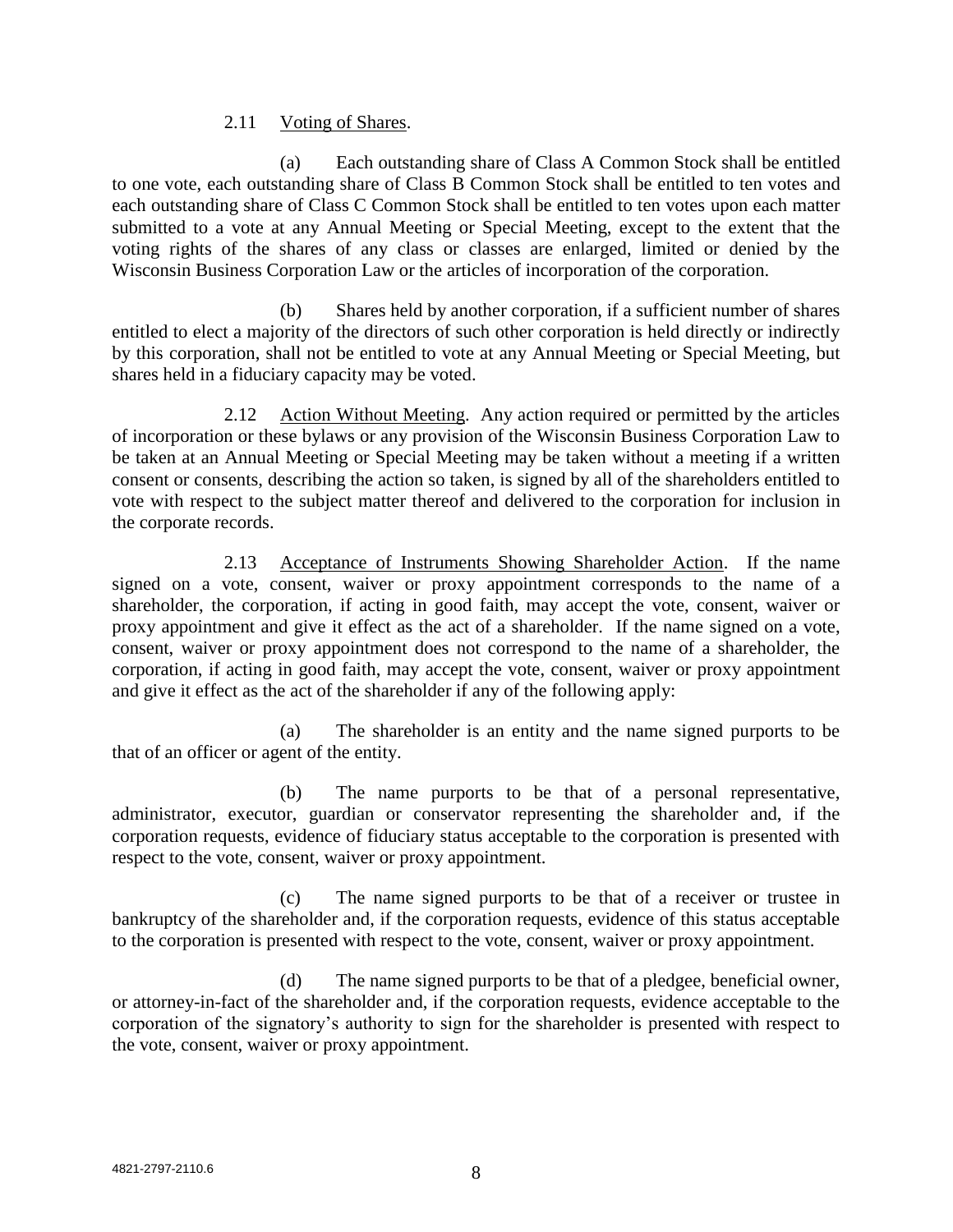(e) Two or more persons are the shareholders as co-tenants or fiduciaries and the name signed purports to be the name of at least one of the co-owners and the person signing appears to be acting on behalf of all co-owners.

The corporation may reject a vote, consent, waiver or proxy appointment if the Secretary or other officer or agent of the corporation who is authorized to tabulate votes, acting in good faith, has reasonable basis for doubt about the validity of the signature on it or about the signatory's authority to sign for the shareholder.

#### 2.14 Notice of Shareholder Business and Nomination of Directors.

#### (a) Annual Meetings.

(i) Nominations of persons for election to the Board of Directors of the corporation and the proposal of business to be considered by the shareholders may be made at an Annual Meeting (A) pursuant to the corporation's notice of meeting, (B) by or at the direction of the Board of Directors or (C) by any shareholder of the corporation who is a shareholder of record at the time of giving of notice provided for in this bylaw and who is entitled to vote at the meeting and complies with the procedures set forth in this Section 2.14; clause (C) shall be the exclusive means for a shareholder to make nominations or submit other business (other than matters properly brought under Rule 14a-8 under the Exchange Act and included in the corporation's notice of meeting) before an Annual Meeting.

(ii) Without qualification, for nominations or other business to be properly brought before an Annual Meeting by a shareholder pursuant to clause (C) of paragraph (a)(i) of this Section 2.14, the shareholder must have given timely notice thereof in writing to the Secretary of the corporation. To be timely, a shareholder's notice shall be received by the Secretary of the corporation at the principal offices of the corporation on or before December 31 of the year immediately preceding the Annual Meeting; *provided, however,* that in the event that the date of the Annual Meeting is on or after May 1 in any year, notice by the shareholder to be timely must be so received not later than the close of business on the day which is determined by adding to December 31 of the year immediately preceding such Annual Meeting the number of days starting with May 1 and ending on the date of the Annual Meeting in such year. Such shareholder's notice shall be signed by the shareholder of record who intends to make the nomination or introduce the other business (or his, her or its duly authorized proxy or other representative), shall bear the date of signature of such shareholder (or proxy or other representative) and shall set forth: (A) the name and address, as they appear on this corporation's books, of such shareholder and the beneficial owner or owners, if any, on whose behalf the nomination or proposal is made; (B) the class and number of shares of the corporation which are beneficially owned by, and any other economic or equity interests in the corporation (including but not limited to swaps, futures, hedges, securities loans, options or other rights to acquire, voting rights, short interests, dividend rights and/or any other equity derivatives) owned or held by, such shareholder or beneficial owner or owners; (C) a representation that such shareholder is a holder of record of shares of the corporation entitled to vote at such meeting and intends to appear in person or by proxy at the meeting to make the nomination or introduce the other business specified in the notice; (D) in the case of any proposed nomination for election or re-election as a director, (I) the name and residence address of the person or persons to be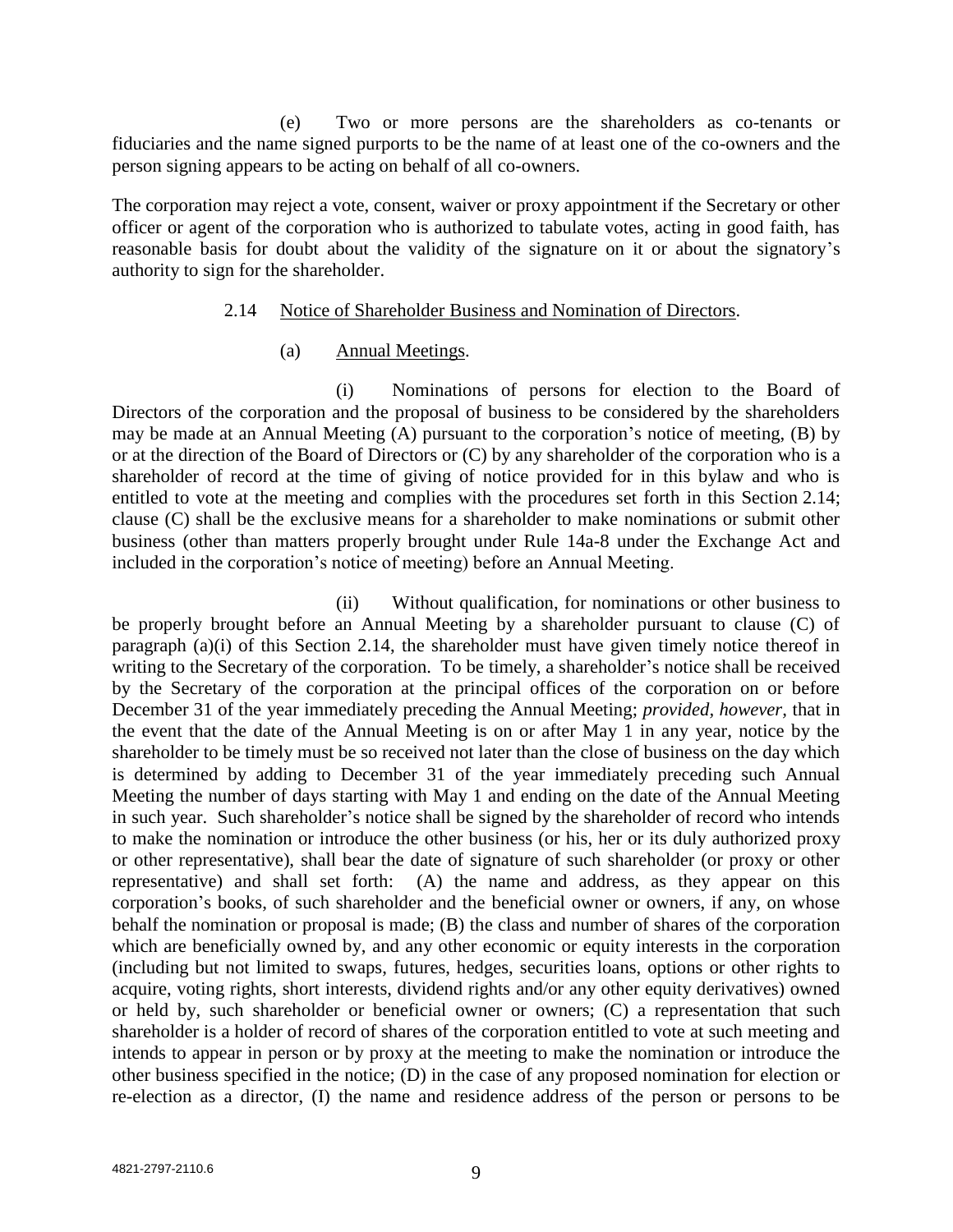nominated, (II) a description of all arrangements or understandings between such shareholder or beneficial owner or owners and each nominee and any other person or persons (naming such person or persons) pursuant to which the nomination is to be made by such shareholder, (III) such other information regarding each nominee proposed by such shareholder as would be required to be disclosed in solicitations of proxies for elections of directors, or would be otherwise required to be disclosed, in each case pursuant to Regulation 14A under the Exchange Act, including any information that would be required to be included in a proxy statement filed pursuant to Regulation 14A had the nominee been nominated by the Board of Directors and (IV) the written consent of each nominee to be named in a proxy statement and to serve as a director of the corporation if so elected; and  $(E)$  in the case of any other business that such shareholder proposes to bring before the meeting, (I) a brief description of the business desired to be brought before the meeting and, if such business includes a proposal to amend these bylaws, the language of the proposed amendment, (II) such shareholder's and beneficial owner's or owners' reasons for conducting such business at the meeting and (III) any material interest in such business of such shareholder and beneficial owner or owners.

(iii) Notwithstanding anything in the second sentence of paragraph (a)(ii) of this Section 2.14 to the contrary, in the event that the number of directors to be elected to the Board of Directors of the corporation is increased and there is no public announcement naming all of the nominees for director or specifying the size of the increased Board of Directors made by the corporation at least seventy (70) days prior to the date of the Annual Meeting in the immediately preceding year, a shareholder's notice required by this Section 2.14 shall also be considered timely, but only with respect to nominees for any new positions created by such increase, if it shall be received by the Secretary at the principal offices of the corporation not later than the close of business on the 10th day following the day on which such public announcement is first made by the corporation.

(b) Special Meetings. Only such business shall be conducted at a Special Meeting as shall have been described in the notice of meeting sent to shareholders pursuant to Section 2.04 of these bylaws. Nominations of persons for election to the Board of Directors may be made at a Special Meeting at which directors are to be elected pursuant to such notice of meeting (i) by or at the direction of the Board of Directors or (ii) by any shareholder of the corporation who (A) is a shareholder of record at the time of giving of such notice of meeting, (B) is entitled to vote at the meeting and (C) complies with the notice procedures set forth in this Section 2.14. Any shareholder desiring to nominate persons for election to the Board of Directors at such a Special Meeting shall cause a written notice to be received by the Secretary of the corporation at the principal offices of the corporation not earlier than ninety days prior to such Special Meeting and not later than the close of business on the later of (x) the 60th day prior to such Special Meeting and (y) the 10th day following the day on which public announcement is first made of the date of such Special Meeting and of the nominees proposed by the Board of Directors to be elected at such meeting. Such written notice shall be signed by the shareholder of record who intends to make the nomination (or his, her or its duly authorized proxy or other representative), shall bear the date of signature of such shareholder (or proxy or other representative) and shall set forth: (A) the name and address, as they appear on the corporation's books, of such shareholder and the beneficial owner or owners, if any, on whose behalf the nomination is made; (B) the class and number of shares of the corporation which are beneficially owned by such shareholder or beneficial owner or owners; (C) a representation that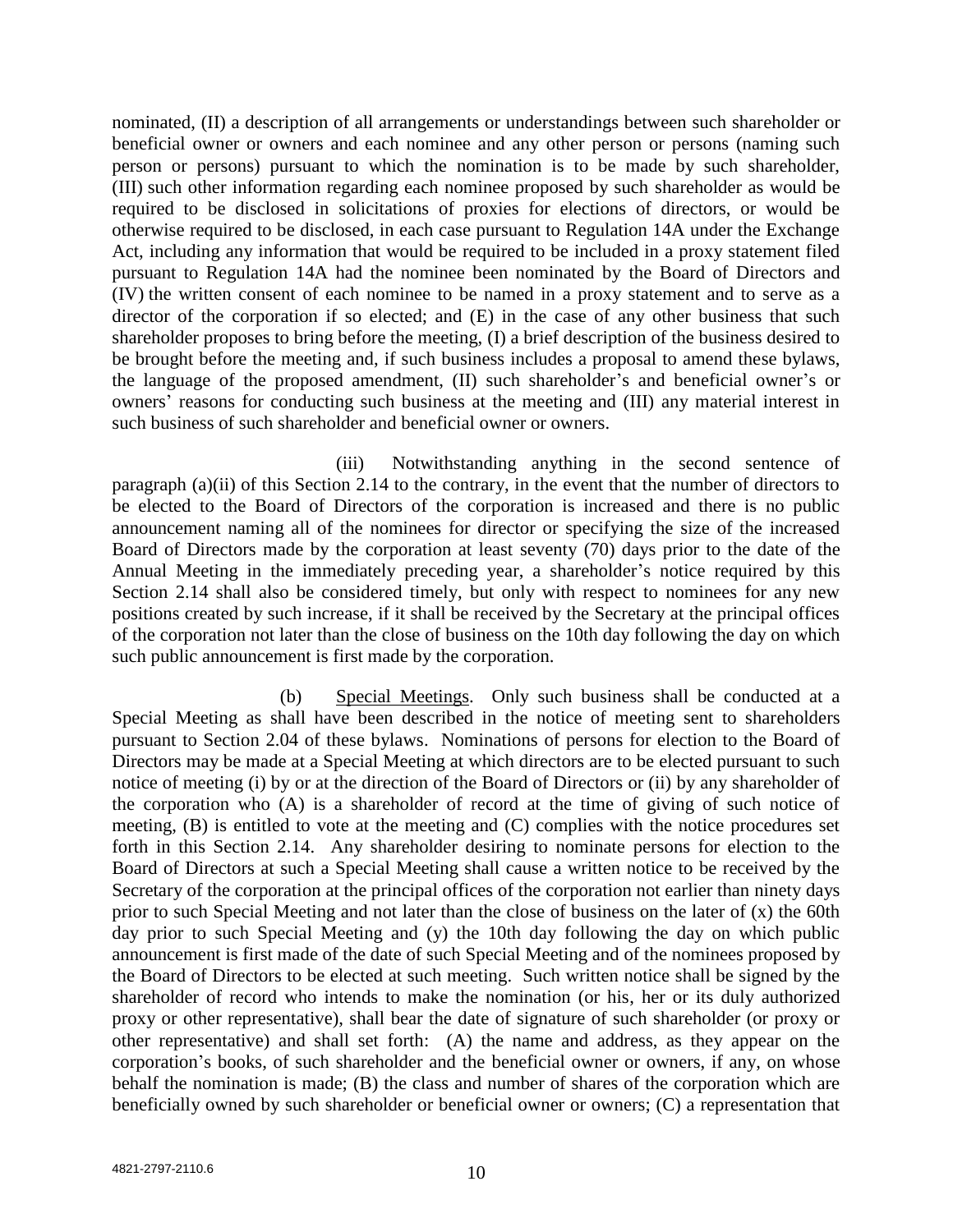such shareholder is a holder of record of shares of the corporation entitled to vote at such meeting and intends to appear in person or by proxy at the meeting to make the nomination specified in the notice; (D) the name and residence address of the person or persons to be nominated; (E) a description of all arrangements or understandings between such shareholder or beneficial owner or owners and each nominee and any other person or persons (naming such person or persons) pursuant to which the nomination is to be made by such shareholder; (F) such other information regarding each nominee proposed by such shareholder as would be required to be disclosed in solicitations of proxies for elections of directors, or would be otherwise required to be disclosed, in each case pursuant to Regulation 14A under the Exchange Act, including any information that would be required to be included in a proxy statement filed pursuant to Regulation 14A had the nominee been nominated by the Board of Directors; and (G) the written consent of each nominee to be named in a proxy statement and to serve as a director of the corporation if so elected.

## (c) General.

(i) Only persons who are nominated in accordance with the procedures set forth in this Section 2.14 shall be eligible to serve as directors. Only such business shall be conducted at an Annual Meeting or Special Meeting as shall have been brought before such meeting in accordance with the procedures set forth in this Section 2.14. The chairman of the meeting shall have the power and duty to determine whether a nomination or any business proposed to be brought before the meeting was made in accordance with the procedures set forth in this Section 2.14 and, if any proposed nomination or business is not in compliance with this Section 2.14, to declare that such defective proposal shall be disregarded.

(ii) For purposes of this Section 2.14, "public announcement" shall mean disclosure in a press release reported by the Dow Jones News Service, Associated Press or comparable national news service or in a document publicly filed by the corporation with the Securities and Exchange Commission pursuant to Section 13, 14 or 15(d) of the Exchange Act.

(iii) Notwithstanding the foregoing provisions of this Section 2.14, a shareholder shall also comply with all applicable requirements of the Exchange Act and the rules and regulations thereunder with respect to the matters set forth in this Section 2.14. Nothing in this Section 2.14 shall be deemed to limit the corporation's obligation to include shareholder proposals in its proxy statement if such inclusion is required by Rule 14a-8 under the Exchange Act.

## ARTICLE III. BOARD OF DIRECTORS

3.01 General Powers, Classification and Number. All corporate powers shall be exercised by or under the authority of, and the business and affairs of the corporation managed under the direction of, the Board of Directors. The number of directors of the corporation shall be nine (9). All directors shall be members of a single class.

3.02 Tenure and Qualifications. Each director shall hold office until the next Annual Meeting and until his or her successor shall have been duly elected and, if necessary,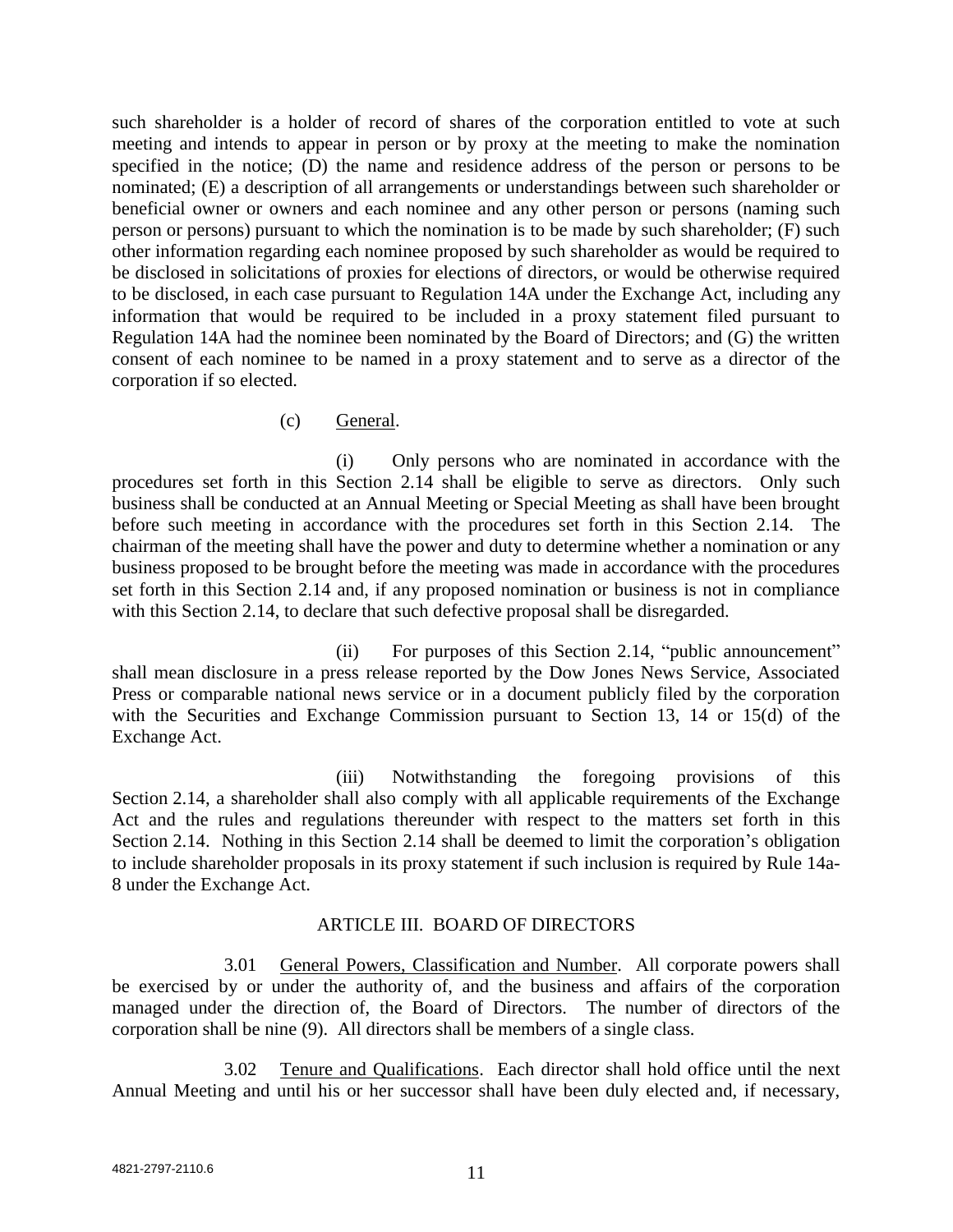qualified, or until there is a decrease in the number of directors which takes effect after the expiration of his or her term, or until his or her prior retirement, death, resignation or removal. A director may be removed from office only as provided in the articles of incorporation at a meeting of the shareholders called for the purpose of removing the director, and the meeting notice shall state that the purpose, or one of the purposes, of the meeting is removal of the director. A director may resign at any time by delivering written notice which complies with the Wisconsin Business Corporation Law to the Board of Directors, to the Chairman of the Board or to the corporation. A director's resignation is effective when the notice is delivered unless the notice specifies a later effective date. Directors need not be residents of the State of Wisconsin or shareholders of the corporation. No other restrictions, limitations or qualifications may be imposed on individuals for service as a director.

3.03 Chairman of the Board. The Board of Directors may elect a director as the Chairman of the Board. The Chairman of the Board shall, when present, preside at all meetings of the shareholders and of the Board of Directors, may call meetings of the shareholders and the Board of Directors, shall advise and counsel with the management of the corporation, and shall perform such other duties as set forth in these bylaws and as determined by the Board of Directors. Except as provided in this Section 3.03, the Chairman shall be neither an officer nor an employee of the corporation by virtue of his or her election and service as Chairman of the Board; *provided, however,* the Chairman may be an officer of the corporation. The Chairman may use the title Chairman or Chairman of the Board interchangeably.

3.04 Regular Meetings. A regular meeting of the Board of Directors shall be held without other notice than this bylaw immediately after the Annual Meeting and each adjourned session thereof. The place of such regular meeting shall be the same as the place of the Annual Meeting which precedes it, or such other suitable place as may be announced at such Annual Meeting. The Board of Directors may provide, by resolution, the date, time and place, either within or without the State of Wisconsin, for the holding of additional regular meetings of the Board of Directors without other notice than such resolution.

3.05 Special Meetings. Special meetings of the Board of Directors may be called by or at the request of the Chairman of the Board, the Chief Executive Officer or the President, or any three (3) directors. The Chairman of the Board, the Chief Executive Officer or the President may fix any place, either within or without the State of Wisconsin, as the place for holding any special meeting of the Board of Directors, and if no other place is fixed the place of the meeting shall be the principal office of the corporation in the State of Wisconsin.

3.06 Notice; Waiver. Notice of each meeting of the Board of Directors (unless otherwise provided in or pursuant to Section 3.04 of these bylaws) shall be given by written or oral notice delivered or communicated in person, by telephone (including voicemail, answering machine or answering service), telegraph, teletype, facsimile, electronic mail or other form of wire or wireless communication (including electronic transmission), or by mail or private carrier that guarantees delivery on or before the next business day to each director at his or her business address or at such other address (including electronic mail address) as such director shall have designated in writing filed with the Secretary, in each case not less than forty-eight (48) hours prior to the meeting. The notice need not describe the purpose of the meeting of the Board of Directors or the business to be transacted at such meeting. If mailed, such notice shall be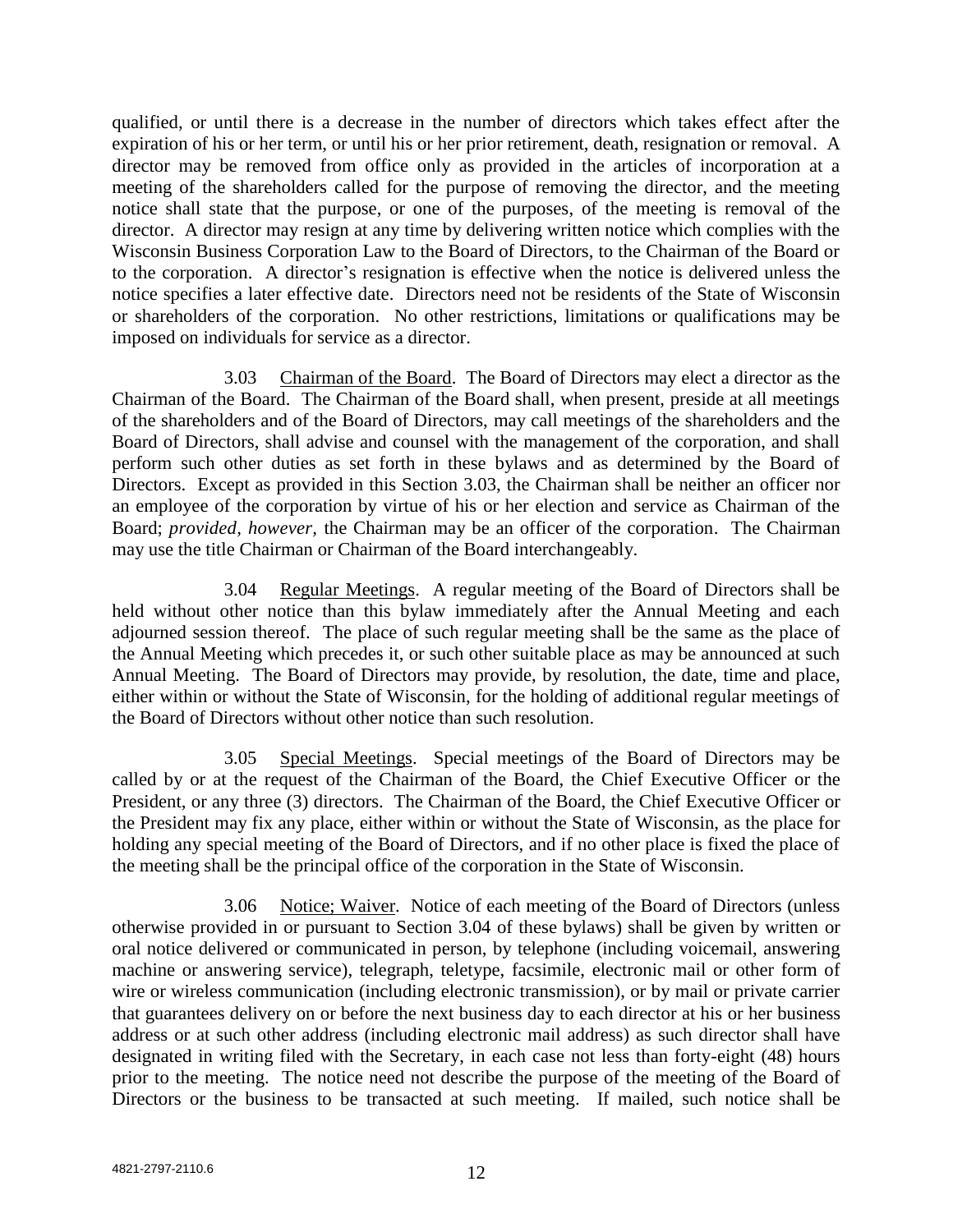deemed to be effective when deposited in the United States mail so addressed, with postage thereon prepaid. If notice is given by telegram, such notice shall be deemed to be effective when the telegram is delivered to the telegraph company. If notice is given by facsimile, electronic mail or other form of wire or wireless communication or electronic transmission, such notice shall be deemed to be effective when sent to the provided facsimile number, electronic mail address or other wire or wireless or electronic transmission address. If notice is given by private carrier, such notice shall be deemed to be effective when delivered to the private carrier. Whenever any notice whatever is required to be given to any director of the corporation under the articles of incorporation or these bylaws or any provision of the Wisconsin Business Corporation Law, a waiver thereof in writing, signed at any time, whether before or after the date and time of meeting, by the director entitled to such notice shall be deemed equivalent to the giving of such notice. The corporation shall retain any such waiver as part of the permanent corporate records. A director's attendance at or participation in a meeting waives any required notice to him or her of the meeting unless the director at the beginning of the meeting or promptly upon his or her arrival objects to holding the meeting or transacting business at the meeting and does not thereafter vote for or assent to action taken at the meeting.

3.07 Quorum. Except as otherwise provided by the Wisconsin Business Corporation Law or by the articles of incorporation or these bylaws, a majority of the number of directors specified in Section 3.01 of these bylaws shall constitute a quorum for the transaction of business at any meeting of the Board of Directors. In the event that there are only three directors then in office, a quorum for the transaction of business at any meeting of the Board of Directors shall consist of one-third of the number of directors specified in Section 3.01 of these bylaws. Except as otherwise provided by the Wisconsin Business Corporation Law or by the articles of incorporation or by these bylaws, a quorum of any committee of the Board of Directors created pursuant to Section 3.13 of these bylaws shall consist of a majority of the number of directors appointed to serve on the committee. A majority of the directors present (though less than such quorum) may adjourn any meeting of the Board of Directors or any committee thereof, as the case may be, from time to time without further notice.

3.08 Manner of Acting. The affirmative vote of a majority of the directors present at a meeting of the Board of Directors or a committee thereof at which a quorum is present shall be the act of the Board of Directors or such committee, as the case may be, unless the Wisconsin Business Corporation Law, the articles of incorporation or these bylaws require the vote of a greater number of directors.

3.09 Conduct of Meetings. The Chairman of the Board, and in his or her absence, the Chief Executive Officer, and in his or her absence, the President, and in his or her absence, an Executive Vice-President in the order provided under Section 4.08 of these bylaws, if any, and in their absence, a Vice President in the order provided under Section 4.10 of these bylaws, and in their absence, any director chosen by the directors present, shall call meetings of the Board of Directors to order and shall act as chairperson of the meeting. The Secretary of the corporation shall act as secretary of all meetings of the Board of Directors but in the absence of the Secretary, the presiding officer may appoint any other person present to act as secretary of the meeting. Minutes of any regular or special meeting of the Board of Directors shall be prepared and distributed to each director.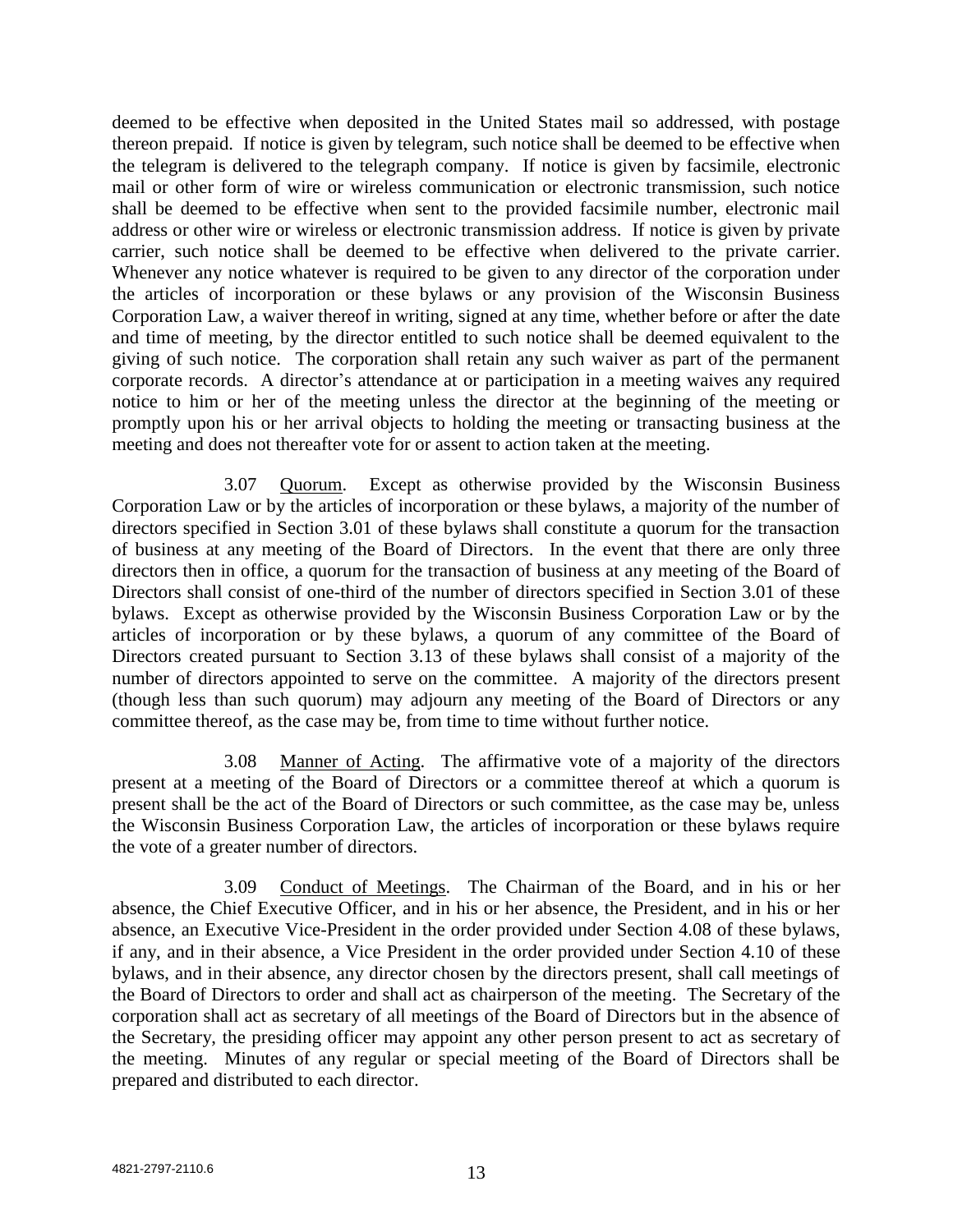3.10 Vacancies. Any vacancies occurring in the Board of Directors, including a vacancy created by an increase in the number of directors, shall be filled only as provided in the articles of incorporation. A vacancy that will occur at a specific later date, because of a resignation effective at a later date or otherwise, may be filled before the vacancy occurs, but the new director may not take office until the vacancy occurs.

3.11 Compensation. The Board of Directors, irrespective of any personal interest of any of its members, may establish reasonable compensation of all directors for services to the corporation as directors or may delegate such authority to an appropriate committee. The Board of Directors also shall have authority to provide for or delegate authority to an appropriate committee to provide for reasonable pensions, disability or death benefits, and other benefits or payments, to directors, officers and employees and to their estates, families, dependents or beneficiaries on account of prior services rendered by such directors, officers and employees to the corporation.

3.12 Presumption of Assent. A director who is present and is announced as present at a meeting of the Board of Directors or any committee thereof created in accordance with Section 3.13 of these bylaws, when corporate action is taken, assents to the action taken unless any of the following occurs: (a) the director objects at the beginning of the meeting or promptly upon his or her arrival to holding the meeting or transacting business at the meeting; (b) the director dissents or abstains from an action taken and minutes of the meeting are prepared that show the director's dissent or abstention from the action taken; (c) the director delivers written notice that complies with the Wisconsin Business Corporation Law of his or her dissent or abstention to the presiding officer of the meeting before its adjournment or to the corporation immediately after adjournment of the meeting; or (d) the director dissents or abstains from an action taken, minutes of the meeting are prepared that fail to show the director's dissent or abstention from the action taken, and the director delivers to the corporation a written notice of that failure that complies with the Wisconsin Business Corporation Law promptly after receiving the minutes. Such right of dissent or abstention shall not apply to a director who votes in favor of the action taken.

3.13 Committees. The Board of Directors by resolution adopted by the affirmative vote of a majority of all of the directors then in office may create one or more committees, appoint members of the Board of Directors to serve on the committees and designate other members of the Board of Directors to serve as alternates. Each committee shall have at least one member who shall, unless otherwise provided by the Board of Directors, serve at the pleasure of the Board of Directors. A committee may be authorized to exercise the authority of the Board of Directors, except that a committee may not do any of the following: (a) approve or recommend to shareholders for approval any action or matter expressly required by the Wisconsin Business Corporation Law, Chapter 180 of the Wisconsin Statutes, to be submitted to shareholders for approval; and (b) adopt, amend or repeal any bylaw of the corporation. Unless otherwise provided by the Board of Directors in creating the committee, a committee may employ counsel, accountants and other consultants to assist it in the exercise of its authority.

3.14 Telephonic Meetings. Except as herein provided and notwithstanding any place set forth in the notice of the meeting or these bylaws, members of the Board of Directors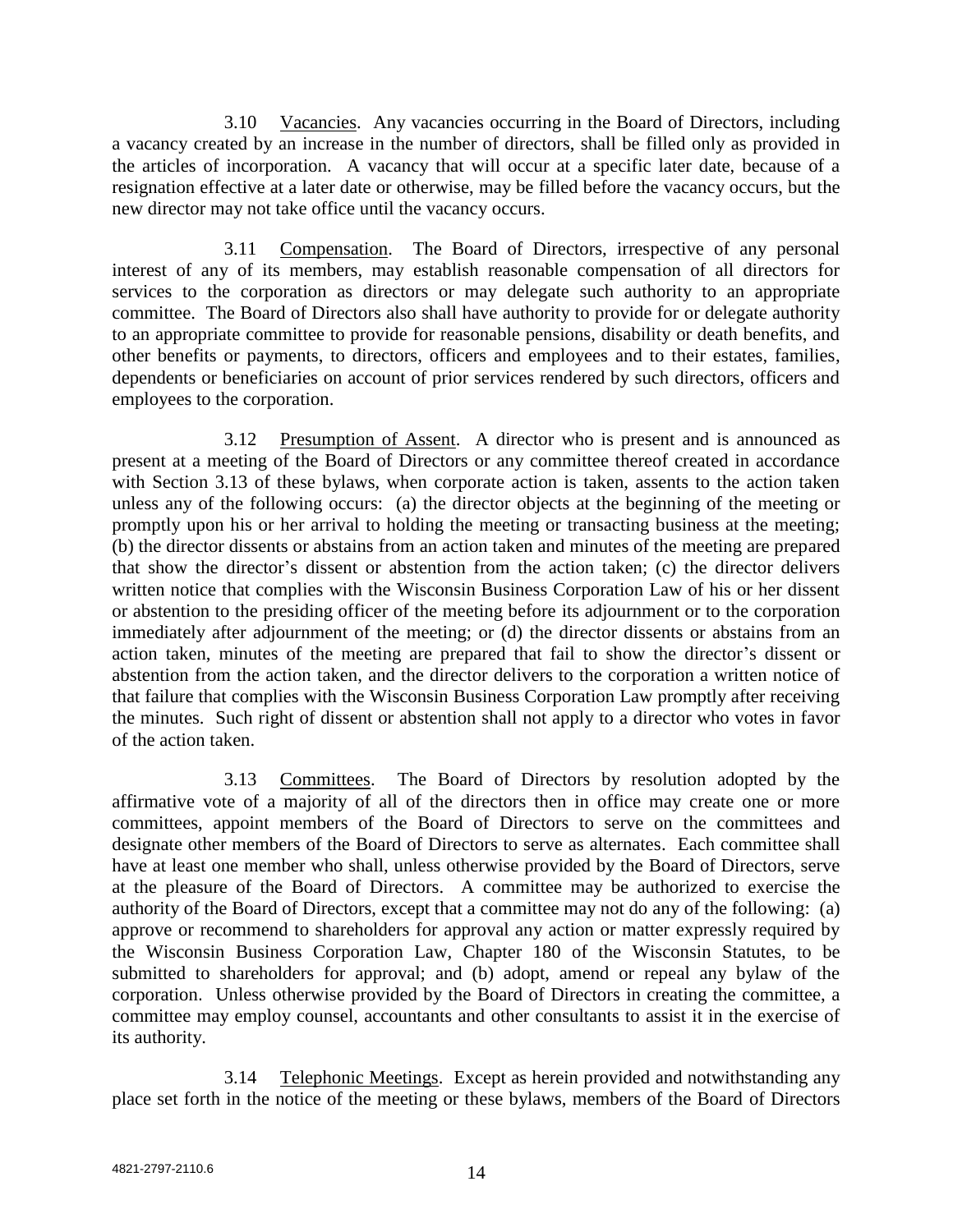(and any committees thereof created pursuant to Section 3.13 of these bylaws) may participate in regular or special meetings by, or through the use of, any means of communication by which all participants may simultaneously hear each other, such as by conference telephone. If a meeting is conducted by such means, then at the commencement of such meeting the presiding officer shall inform the participating directors that a meeting is taking place at which official business may be transacted. Any participant in a meeting by such means shall be deemed present in person at such meeting. Notwithstanding the foregoing, no action may be taken at any meeting held by such means on any particular matter which the presiding officer determines, in his or her sole discretion, to be inappropriate under the circumstances for action at a meeting held by such means. Such determination shall be made and announced in advance of such meeting.

3.15 Action Without Meeting. Any action required or permitted by the Wisconsin Business Corporation Law to be taken at a meeting of the Board of Directors or a committee thereof created pursuant to Section 3.13 of these bylaws may be taken without a meeting if the action is taken by all members of the Board or of the committee. The action shall be evidenced by one or more written consents describing the action taken, signed by each director or committee member and retained by the corporation. Such action shall be effective when the last director or committee member signs the consent, unless the consent specifies a different effective date.

## ARTICLE IV. OFFICERS

4.01 Number. The principal officers of the corporation shall be a Chief Executive Officer, a President, the number of Executive Vice-Presidents as authorized from time to time by the Board of Directors, the number of Presidents of groups, divisions or functions as authorized from time to time by the Board of Directors, the number of Vice Presidents as authorized from time to time by the Board of Directors, a Secretary, and a Treasurer, each of whom shall be elected by the Board of Directors. Such other officers and assistant officers as may be deemed necessary may be elected or appointed by the Board of Directors. The Board of Directors may also authorize any duly appointed officer to appoint one or more officers or assistant officers. Any two or more offices may be held by the same person.

4.02 Election and Term of Office. The officers of the corporation to be elected by the Board of Directors shall be elected annually by the Board of Directors at the first meeting of the Board of Directors held after each Annual Meeting of the shareholders. If the election of officers shall not be held at such meeting, such election shall be held as soon thereafter as is practicable. Each officer shall hold office until his or her successor shall have been duly elected or appointed or until his or her prior death, resignation or removal.

4.03 Removal. The Board of Directors may remove any officer and, unless restricted by the Board of Directors or these bylaws, an officer may remove any officer or assistant officer appointed by that officer, at any time, with or without cause and notwithstanding the contract rights, if any, of the officer removed. The appointment of an officer does not of itself create contract rights.

4.04 Resignation. An officer may resign at any time by delivering notice to the corporation that complies with the Wisconsin Business Corporation Law. The resignation shall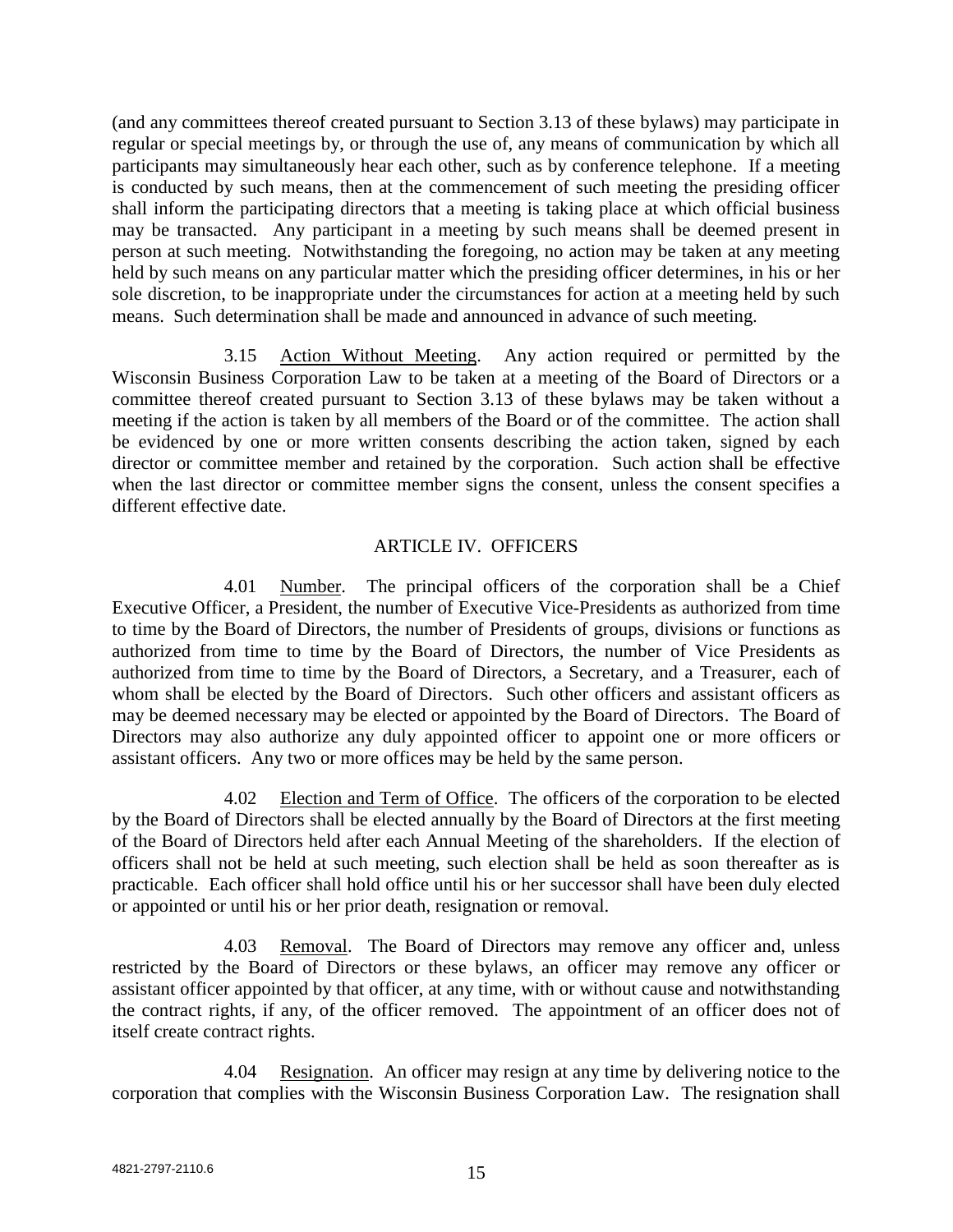be effective when the notice is delivered, unless the notice specifies a later effective date and the corporation accepts the later effective date.

4.05 Vacancies. A vacancy in any principal office because of death, resignation, removal, disqualification or otherwise, shall be filled by the Board of Directors for the unexpired portion of the term. If a resignation of an officer is effective at a later date as contemplated by Section 4.04 of these bylaws, the Board of Directors may fill the pending vacancy before the effective date if the Board provides that the successor may not take office until the effective date.

4.06 Chief Executive Officer. The Chief Executive Officer shall be the principal executive officer of the corporation and, subject to the control of the Board of Directors, shall in general supervise and control all of the business and affairs of the corporation. The Chief Executive Officer shall have authority, subject to such rules as may be prescribed by the Board of Directors, to appoint such agents and employees of the corporation as he or she shall deem necessary, to prescribe their powers, duties and compensation, and to delegate authority to them. Such agents and employees shall hold office at the discretion of the Chief Executive Officer. He or she shall have authority to sign, execute and acknowledge, on behalf of the corporation, all deeds, mortgages, bonds, stock certificates, contracts, leases, reports and all other documents or instruments necessary or proper to be executed in the course of the corporation's regular business, or which shall be authorized by resolution of the Board of Directors; and, except as otherwise provided by law or the Board of Directors, he or she may authorize the President or any Executive Vice-President or Vice President or other officer or agent of the corporation to sign, execute and acknowledge such documents or instruments in his or her place and stead. In general, he or she shall perform all duties incident to the office of Chief Executive Officer and such other duties as may be prescribed by the Board of Directors from time to time. In the absence or disability of the Chairman of the Board, or when that position is vacant, the Chief Executive Officer shall, when present, preside at all meetings of the shareholders and of the Board of Directors.

4.07 President. The President shall assist the Chief Executive Officer in exercising general supervision over the business and affairs of the corporation, and shall perform such other duties and have such authority as from time to time may be delegated or assigned to him or her by the Chief Executive Officer or by the Board of Directors. The President shall have authority, subject to the authority of the Chief Executive Officer and to such rules as may be prescribed by the Board of Directors, to appoint such agents and employees of the corporation as he or she shall deem necessary, to prescribe their powers, duties and compensation, and to delegate authority to them. Such agents and employees shall hold office at the discretion of the President. He or she shall have authority to sign, execute and acknowledge, on behalf of the corporation, all deeds, mortgages, bonds, stock certificates, contracts, leases, reports and all other documents or instruments necessary or proper to be executed in the course of the corporation's regular business, or which shall be authorized by the Chief Executive Officer or by resolution of the Board of Directors; and, except as otherwise provided by law, the Chief Executive Officer or the Board of Directors, he or she may authorize any Executive Vice-President or Vice President or other officer or agent of the corporation to sign, execute and acknowledge such documents or instruments in his or her place and stead. During the absence or disability of the Chief Executive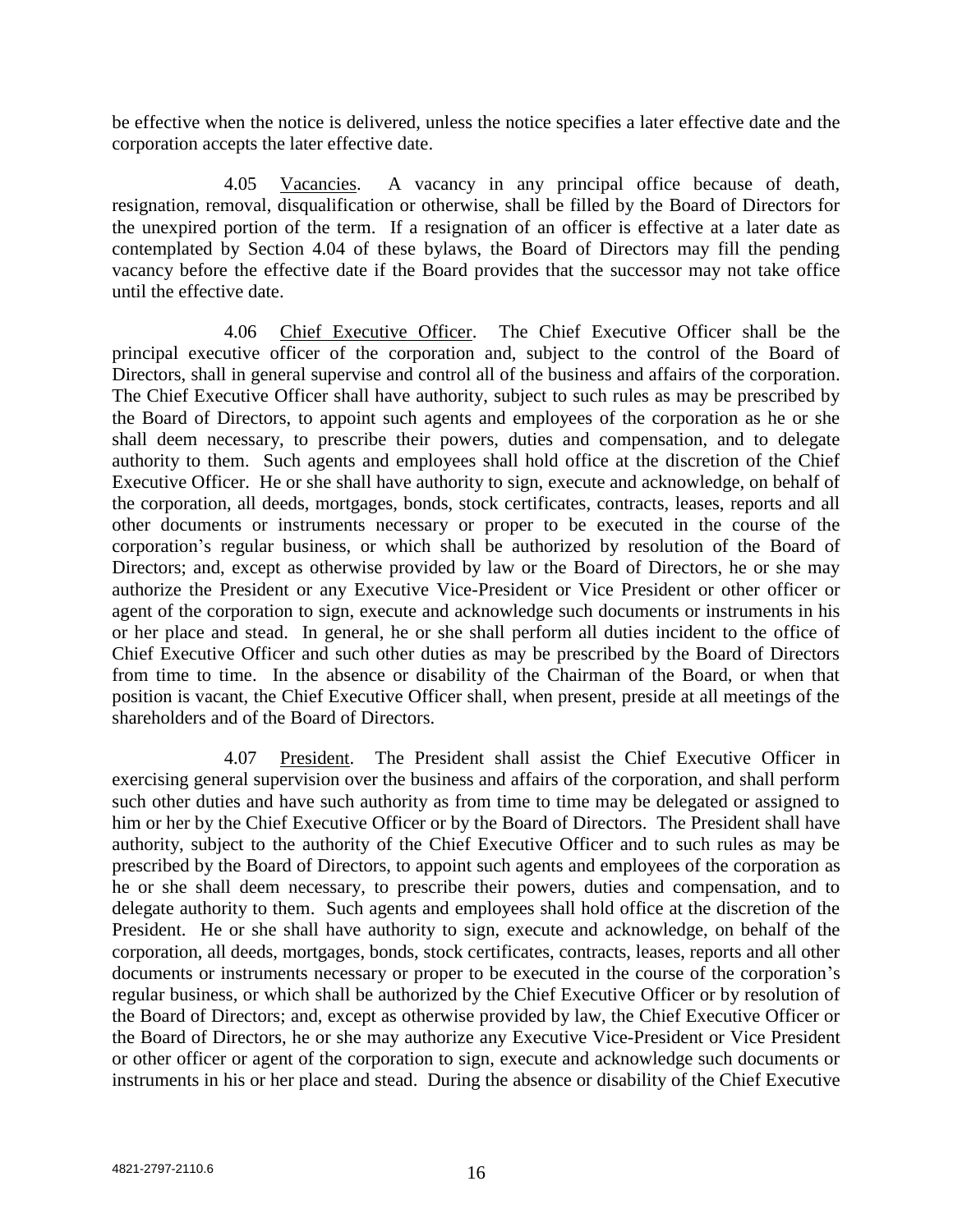Officer, or while that office is vacant, the President shall exercise all the powers and discharge all of the duties of the Chief Executive Officer.

4.08 The Executive Vice-Presidents. Each Executive Vice-President shall assist the Chief Executive Officer and the President in exercising general supervision over the business and affairs of the corporation, and shall perform such other duties and have such authority as from time to time may be delegated or assigned to him or her by the Chief Executive Officer, the President or the Board of Directors. In the absence or disability of the President, the Executive Vice-President (or in the event there be more than one Executive Vice-President, the Executive Vice-Presidents in the order designated by the Board of Directors, or in the absence of any designation, then in the order of their election) shall perform the duties and functions of the President.

4.09 Presidents of Groups, Divisions or Functions. Each President of a designated group, division or function of the business of the corporation shall have an appropriate descriptive designation for his or her title as from time to time determined by, and shall have authority over the designated group, division or function subject to any limitations from time to time established by, the Chief Executive Officer, the President or the Board of Directors. Such President or Presidents of a designated group, division or function shall perform such other duties and have such additional authority as from time to time may be assigned to him or her by the Chief Executive Officer, President or the Board of Directors. Such President or Presidents of a designated group, division or function shall report to the Chief Executive Officer or such other officer of the corporation as designated by the Chief Executive Officer.

4.10 The Vice Presidents. In the absence or disability of both the President and all of the Executive Vice-Presidents, the Vice President (or in the event there be more than one Vice President, the Vice Presidents in the order designated by the Board of Directors, or in the absence of any designation, then in the order of their election) shall perform the duties of the President, and when so acting, shall have all the powers of and be subject to all the restrictions upon the President. Any Vice President may sign, with the Secretary or Assistant Secretary, certificates for shares of the corporation; and shall perform such other duties and have such authority as from time to time may be delegated or assigned to him or her by the Chief Executive Officer, the President or the Board of Directors. The execution of any instrument of the corporation by any Vice President shall be conclusive evidence, as to third parties, of his or her authority to act in the stead of the President. The Board of Directors may designate any Vice President as being senior in rank or degree of responsibility and may accord such a Vice President an appropriate title designating his or her senior rank, such as "Senior Vice President." The Board of Directors may assign a certain Vice President responsibility for a designated group, division or function of the corporation's business and add an appropriate descriptive designation to his or her title.

4.11 The Secretary. The Secretary shall: (a) keep minutes of the meetings of the shareholders and of the Board of Directors (and of committees thereof) in one or more books provided for that purpose (including records of actions taken by the shareholders or the Board of Directors (or committees thereof) without a meeting); (b) see that all notices are duly given in accordance with the provisions of these bylaws or as required by the Wisconsin Business Corporation Law; (c) be custodian of the corporate records and of the seal of the corporation and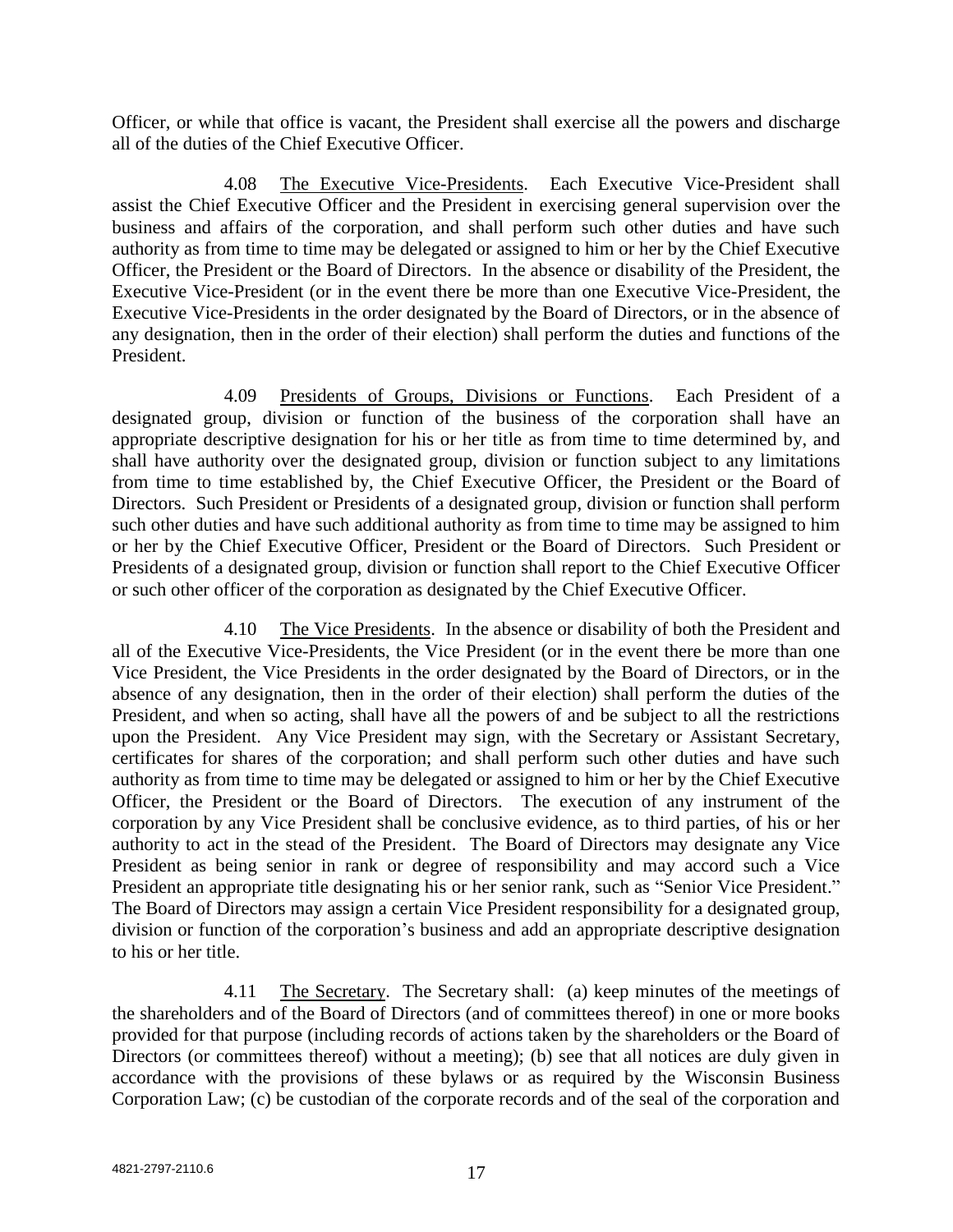see that the seal of the corporation is affixed to all documents the execution of which on behalf of the corporation under its seal is duly authorized; (d) maintain or cause an authorized agent to maintain a record of the shareholders of the corporation, in a form that permits preparation of a list of the names and addresses of all shareholders, by class or series of shares and showing the number and class or series of shares held by each shareholder; (e) sign with the Chief Executive Officer, the President, an Executive Vice-President or a Vice President, certificates for shares of the corporation, the issuance of which shall have been authorized by resolution of the Board of Directors; (f) have general charge of the stock transfer books of the corporation; and (g) in general perform all duties incident to the office of Secretary and have such other duties and exercise such authority as from time to time may be delegated or assigned by the Chief Executive Officer, the President, an Executive Vice-President or the Board of Directors.

4.12 The Treasurer. The Treasurer shall: (a) have charge and custody of and be responsible for all funds and securities of the corporation; (b) maintain appropriate accounting records; (c) receive and give receipts for moneys due and payable to the corporation from any source whatsoever, and deposit all such moneys in the name of the corporation in such banks, trust companies or other depositaries as shall be selected in accordance with the provisions of Section 5.04 of these bylaws; and (d) in general perform all of the duties incident to the office of Treasurer and have such other duties and exercise such other authority as from time to time may be delegated or assigned by the Chief Executive Officer, the President, an Executive Vice-President or the Board of Directors. If required by the Board of Directors, the Treasurer shall give a bond for the faithful discharge of his or her duties in such sum and with such surety or sureties as the Board of Directors shall determine.

4.13 Assistant Secretaries and Assistant Treasurers. There shall be such number of Assistant Secretaries and Assistant Treasurers as the Board of Directors may from time to time authorize. The Assistant Secretaries may sign with the Chief Executive Officer, the President, an Executive Vice-President or a Vice President certificates for shares of the corporation the issuance of which shall have been authorized by a resolution of the Board of Directors. The Assistant Treasurers shall respectively, if required by the Board of Directors, give bonds for the faithful discharge of their duties in such sums and with such sureties as the Board of Directors shall determine. The Assistant Secretaries and Assistant Treasurers, in general, shall perform such duties and have such authority as shall from time to time be delegated or assigned to them by the Secretary or the Treasurer, respectively, or by the President or the Board of Directors.

4.14 Other Assistants and Acting Officers. The Board of Directors shall have the power to appoint, or to authorize any duly appointed officer of the corporation to appoint, any person to act as assistant to any officer, or as agent for the corporation in his or her stead, or to perform the duties of such officer whenever for any reason it is impracticable for such officer to act personally, and such assistant or acting officer or other agent so appointed by the Board of Directors or an authorized officer shall have the power to perform all the duties of the office to which he or she is so appointed to be an assistant, or as to which he or she is so appointed to act, except as such power may be otherwise defined or restricted by the Board of Directors or the appointing officer.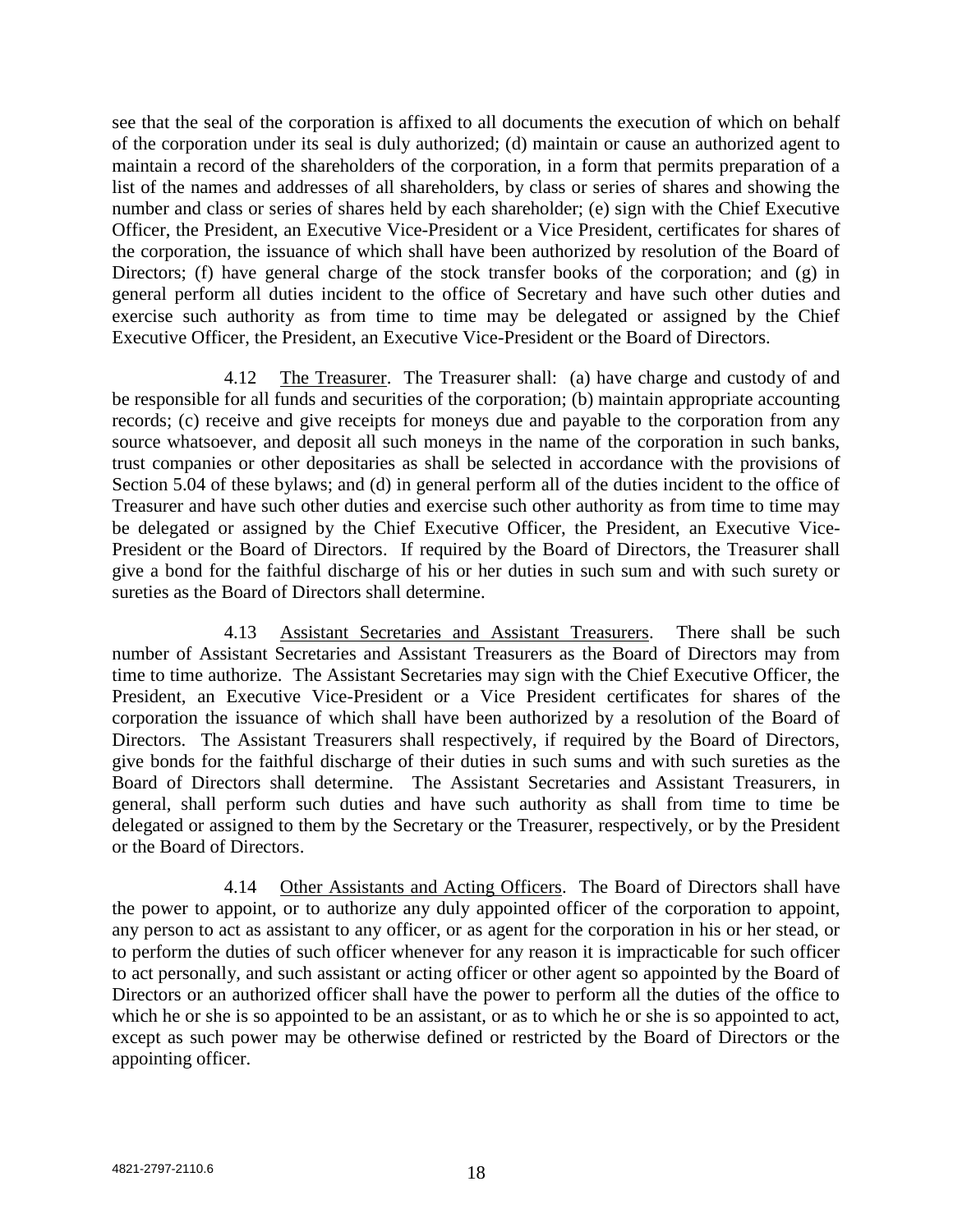4.15 Salaries. The salaries of the principal officers shall be fixed from time to time by the Board of Directors or by a duly authorized committee thereof, and no officer shall be prevented from receiving such salary by reason of the fact that he or she is also a director of the corporation.

## ARTICLE V. CONTRACTS, LOANS, CHECKS AND DEPOSITS; SPECIAL CORPORATE ACTS

5.01 Contracts. The Board of Directors may authorize any officer or officers, agent or agents, to enter into any contract or execute or deliver any instrument in the name of and on behalf of the corporation, and such authorization may be general or confined to specific instances. In the absence of other designation, all deeds, mortgages and instruments of assignment or pledge made by the corporation shall be executed in the name of the corporation by the Chief Executive Officer, the President, an Executive Vice-President or a Vice President and by the Secretary, an Assistant Secretary, the Treasurer or an Assistant Treasurer; the Secretary or an Assistant Secretary, when necessary or required, shall affix the corporate seal, if any, thereto; and when so executed no other party to such instrument or any third party shall be required to make any inquiry into the authority of the signing officer or officers.

5.02 Loans. No indebtedness for borrowed money shall be contracted on behalf of the corporation and no evidences of such indebtedness shall be issued in its name unless authorized by or under the authority of a resolution of the Board of Directors. Such authorization may be general or confined to specific instances.

5.03 Checks, Drafts, etc. All checks, drafts or other orders for the payment of money, notes or other evidences of indebtedness issued in the name of the corporation, shall be signed by such officer or officers, agent or agents of the corporation and in such manner as shall from time to time be determined by or under the authority of a resolution of the Board of Directors.

5.04 Deposits. All funds of the corporation not otherwise employed shall be deposited from time to time to the credit of the corporation in such banks, trust companies or other depositaries as may be selected by or under the authority of a resolution of the Board of Directors.

5.05 Voting of Securities Owned by this Corporation. Subject always to the specific directions of the Board of Directors, (a) any shares or other securities issued by any other corporation and owned or controlled by this corporation may be voted at any meeting of security holders of such other corporation by the Chief Executive Officer or the President of this corporation if any of them shall be present, or in their absence by any Executive Vice-President or Vice President of this corporation who may be present, and (b) whenever, in the judgment of the Chief Executive Officer or President, or in their absence, of any Executive Vice-President or Vice President, it is desirable for this corporation to execute a proxy or written consent in respect to any shares or other securities issued by any other corporation and owned by this corporation, such proxy or consent shall be executed in the name of this corporation by the Chief Executive Officer, the President, an Executive Vice-President or a Vice Presidents of this corporation, without necessity of any authorization by the Board of Directors, affixation of corporate seal, if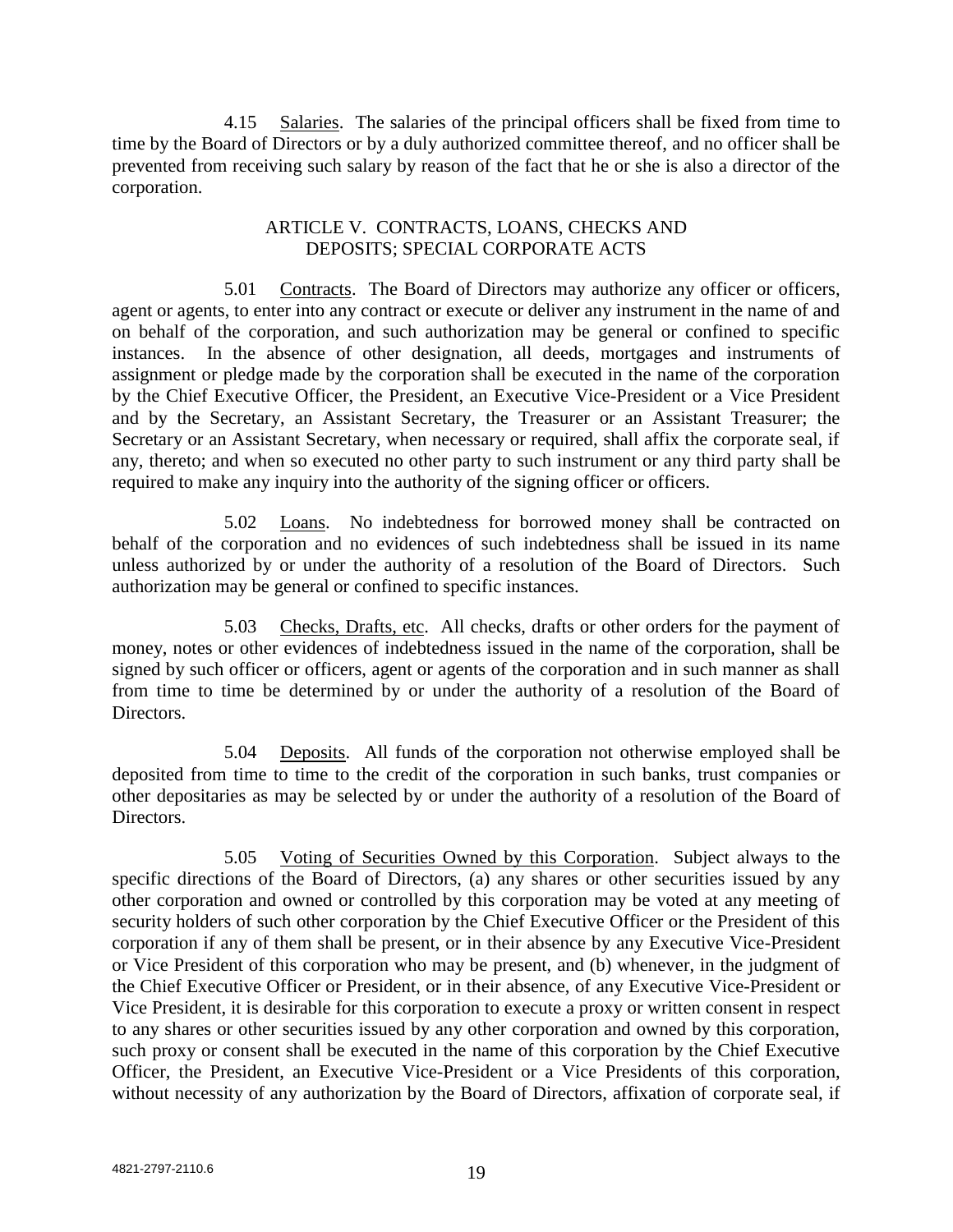any, or countersignature or attestation by another officer. Any person or persons designated in the manner above stated as the proxy or proxies of this corporation shall have full right, power and authority to vote the shares or other securities issued by such other corporation and owned by this corporation the same as such shares or other securities might be voted by this corporation.

#### ARTICLE VI. CERTIFICATES FOR SHARES; TRANSFER OF SHARES

6.01 Certificates for Shares. Certificates representing shares of the corporation shall be in such form, consistent with the Wisconsin Business Corporation Law, as shall be determined by the Board of Directors. Such certificates shall be signed by the Chief Executive Officer, the President, an Executive Vice-President or a Vice President and by the Secretary or an Assistant Secretary. All certificates for shares shall be consecutively numbered or otherwise identified. The Board of Directors may authorize the issuance of any of its classes or series of shares without certificates. The name and address of the person to whom the shares represented thereby are issued, with the number of shares and date of issue, shall be entered on the stock transfer books of the corporation. All certificates surrendered to the corporation for transfer shall be cancelled and no new certificate shall be issued until the former certificate for a like number of shares shall have been surrendered and cancelled, except as provided in Section 6.06 of these bylaws. To the extent required by the Wisconsin Business Corporation Law, within a reasonable time after the issuance or transfer of shares without a certificate, the corporation shall send to the registered owner thereof a written notice that shall set forth (a) the name of the corporation; (b) that the corporation is organized under the laws of the State of Wisconsin; (c) the name of the shareholder; (d) the number and class (and the designation of the series, if any) of the shares represented; (e) if applicable, a summary of the designations, relative rights, preferences and limitation applicable to each class, and, if applicable, the variations in rights, preferences and limitations determined for each series and the authority of the Board of Directors to determine variations for future series (or a conspicuous statement that upon written request the corporation will furnish the shareholder with this information without charge); and (f) if applicable, any restrictions on the transfer or registration of such shares of stock imposed by the articles of incorporation, these bylaws, any agreement among shareholders or any agreement between shareholders and the corporation.

6.02 Seal, Facsimile Signatures and Electronic Signatures. The seal of the corporation, if any, on any certificates for shares may be a facsimile. The signature of the Chief Executive Officer, the President, an Executive Vice-President or Vice President and the Secretary or Assistant Secretary upon a certificate may be facsimiles if the certificate is manually signed on behalf of a transfer agent, or a registrar, other than the corporation itself or an employee of the corporation. Unless otherwise prohibited by law, any document that requires a manual, facsimile or other form of signature or that is given effect with a manual, facsimile or other form of signature under these bylaws may be signed or given effect with an electronic signature (as defined in Section 137.04 of the Wisconsin Statutes) if the electronic signature meets all of the following requirements:

- (a) The electronic signature is unique to the person using it.
- (b) The electronic signature is capable of verification.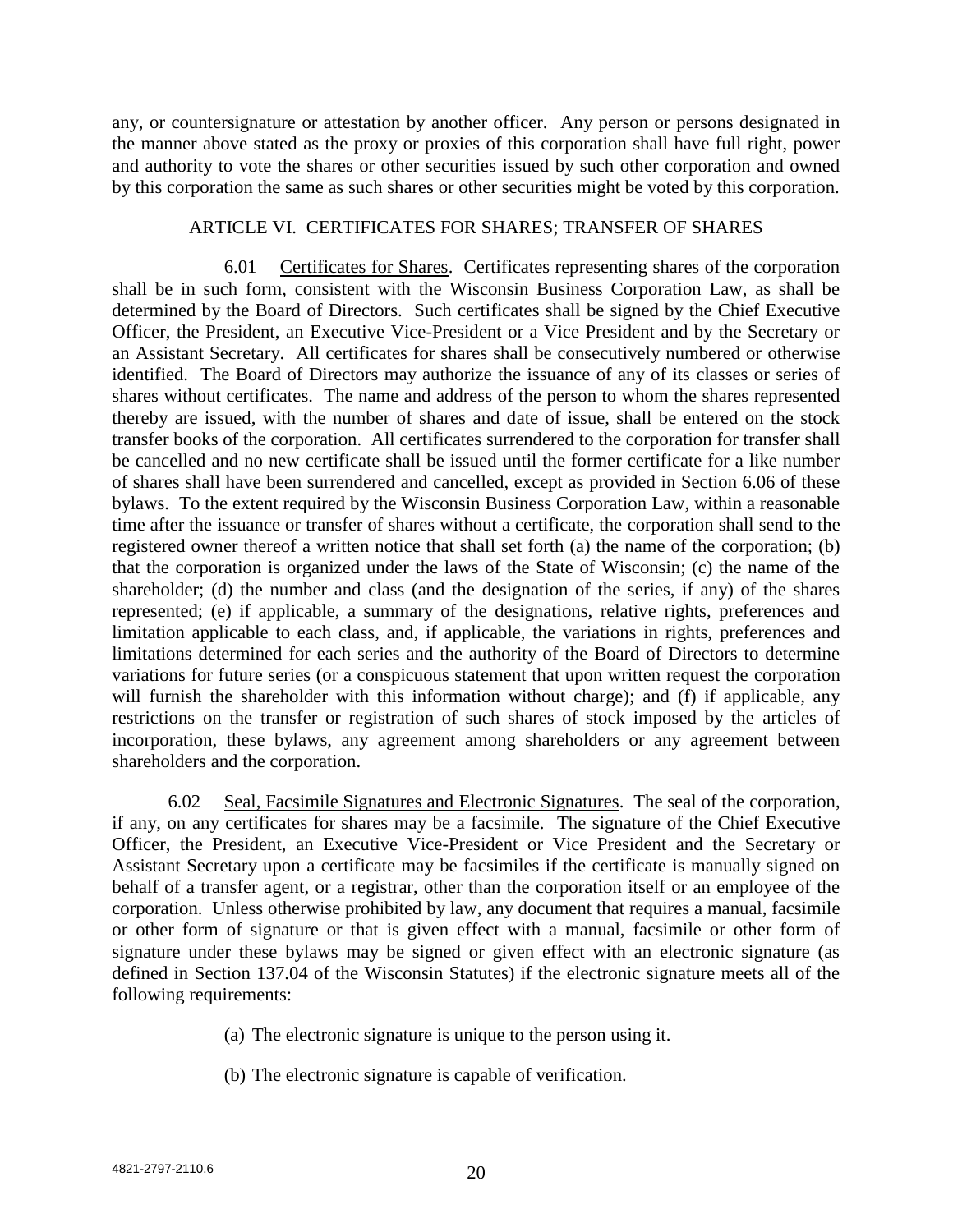(c) The electronic signature is under the sole control of the person using it.

(d) The electronic signature is linked to the document to which it is attached or associated in such a manner that, if the document is altered after the electronic signature is created, the electronic signature is invalidated.

6.03 Signature by Former Officers. The validity of a share certificate is not affected if a person who signed the certificate (either manually, by facsimile or by electronic transmission) no longer holds office when the certificate is issued.

6.04 Transfer of Shares. Prior to due presentment of a certificate for shares for registration of transfer the corporation may treat the registered owner of such shares as the person exclusively entitled to vote, to receive notifications and otherwise to have and exercise all the rights and powers of an owner. Where a certificate for shares is presented to the corporation with a request to register for transfer, the corporation shall not be liable to the owner or any other person suffering loss as a result of such registration of transfer if (a) there were on or with the certificate the necessary endorsements, or, with respect to uncertificated shares, proper transfer instructions are received; and (b) the corporation had no duty to inquire into adverse claims or has discharged any such duty. The corporation may require reasonable assurance that such endorsements or transfer instructions are genuine and effective and compliance with such other regulations as may be prescribed by or under the authority of the Board of Directors.

6.05 Restrictions on Transfer. The face or reverse side of each certificate representing shares shall bear a conspicuous notation of any restriction imposed by the corporation upon the transfer of such shares.

6.06 Lost, Destroyed or Stolen Certificates. The Board of Directors may direct a new certificate or certificates to be issued in place of any certificate or certificates theretofore issued by the corporation alleged to have been lost, stolen or destroyed, upon the making of an affidavit of that fact by the person claiming the certificate of stock to be lost, stolen or destroyed. When authorizing such issue of a new certificate or certificates, the Board of Directors may, in its discretion and as a condition precedent to the issuance thereof, require the person requesting such new certificate or certificates, or his or her legal representative, to give the corporation a bond in such sum as it may direct as indemnity against any claim that may be made against the corporation with respect to the certificate alleged to have been lost, stolen or destroyed.

6.07 Consideration for Shares. The Board of Directors may authorize shares to be issued for consideration consisting of any tangible or intangible property or benefit to the corporation, including cash, promissory notes, services performed, contracts for services to be performed or other securities of the corporation. Before the corporation issues shares, the Board of Directors shall determine that the consideration received or to be received for the shares to be issued is adequate. The determination of the Board of Directors is conclusive insofar as the adequacy of consideration for the issuance of shares relates to whether the shares are validly issued, fully paid and nonassessable. The corporation may place in escrow shares issued in whole or in part for a contract for future services or benefits, a promissory note, or other property to be issued in the future, or make other arrangements to restrict the transfer of the shares, and may credit distributions in respect of the shares against their purchase price, until the services are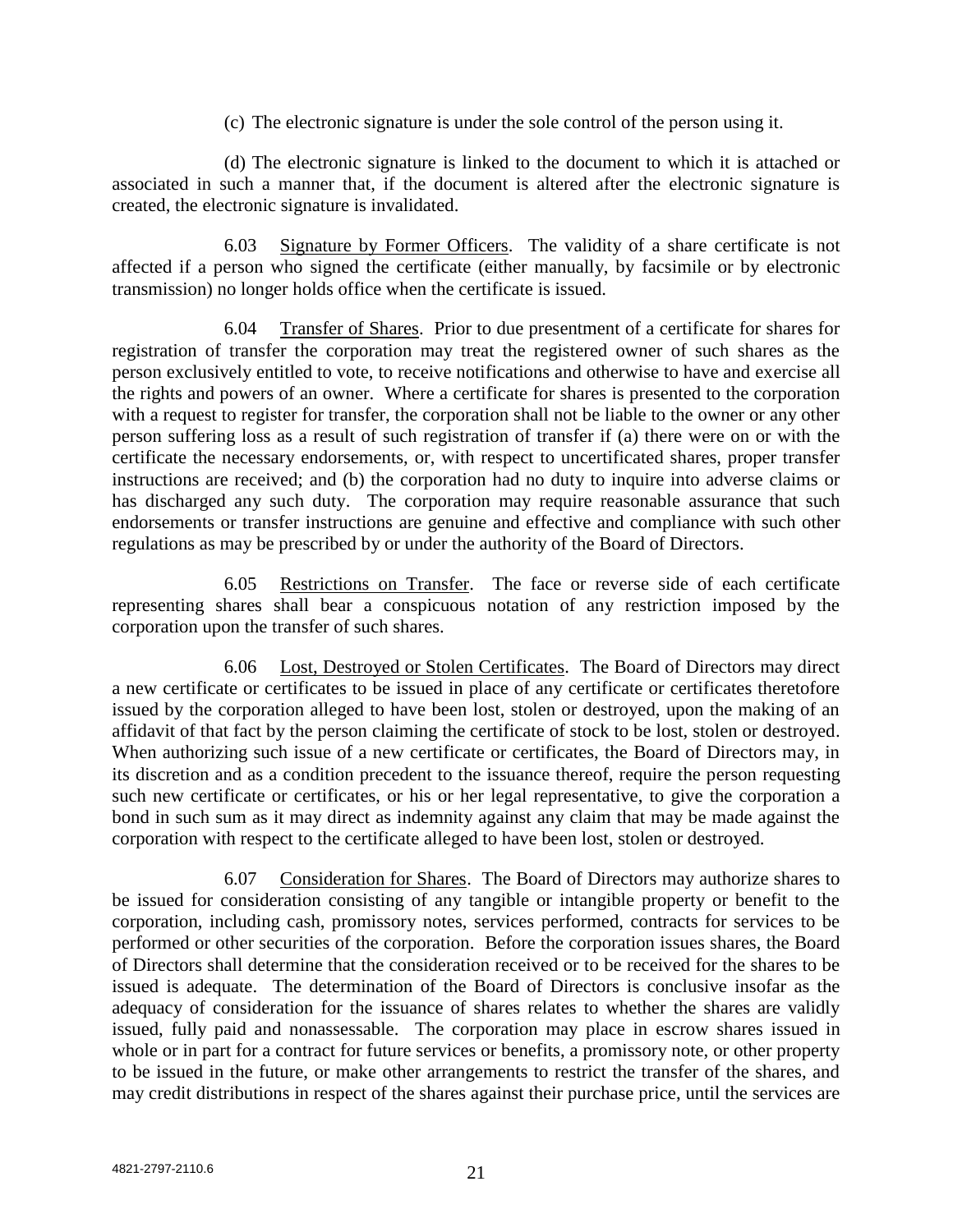performed, the benefits or property are received or the promissory note is paid. If the services are not performed, the benefits or property are not received or the promissory note is not paid, the corporation may cancel, in whole or in part, the shares escrowed or restricted and the distributions credited.

6.08 Stock Regulations. The Board of Directors shall have the power and authority to make all such further rules and regulations not inconsistent with law as it may deem expedient concerning the issue, transfer and registration of shares of the corporation.

6.09 No Nominee Procedures. The corporation has not established, and nothing in these bylaws shall be deemed to establish, any procedure by which a beneficial owner of the corporation's shares that are registered in the name of a nominee is recognized by the corporation as a shareholder under Section 180.0723 of the Wisconsin Business Corporation Law.

## ARTICLE VII. SEAL

7.01 The Board of Directors may provide for a corporate seal for the corporation.

## ARTICLE VIII. FISCAL YEAR

8.01 The fiscal year of the corporation shall be from January 1 to December 31.

## ARTICLE IX. INDEMNIFICATION

9.01 Certain Definitions. All terms used in this Article IX and not otherwise hereinafter defined in this Article IX shall have the meaning set forth in Section 180.0850 of the Wisconsin Business Corporation Law (the "Statute"). The following terms (including any plural forms thereof) used in this Article IX are defined as follows:

(a) "Affiliate" shall include, without limitation, any Person (including without limitation an employee benefit plan or trust) that, directly or indirectly through one or more intermediaries, controls or is controlled by, or is under common control with, the Corporation.

(b) "Authority" shall mean the entity selected by the Director or Officer or Covered Person to determine his or her right to indemnification pursuant to Section 9.04 of this Article IX.

(c) "Board of Directors" shall mean the entire then elected and serving Board of Directors of the Corporation, including all members thereof who are Parties to the subject Proceeding or any related Proceeding.

(d) "Breach of Duty" shall mean the Director or Officer or Covered Person breached or failed to perform his or her duties to the Corporation and his or her breach of or failure to perform those duties is determined, in accordance with Section 9.04 of this Article IX, to constitute misconduct under Section 180.0851(2)(a) 1, 2, 3 or 4 of the Statute.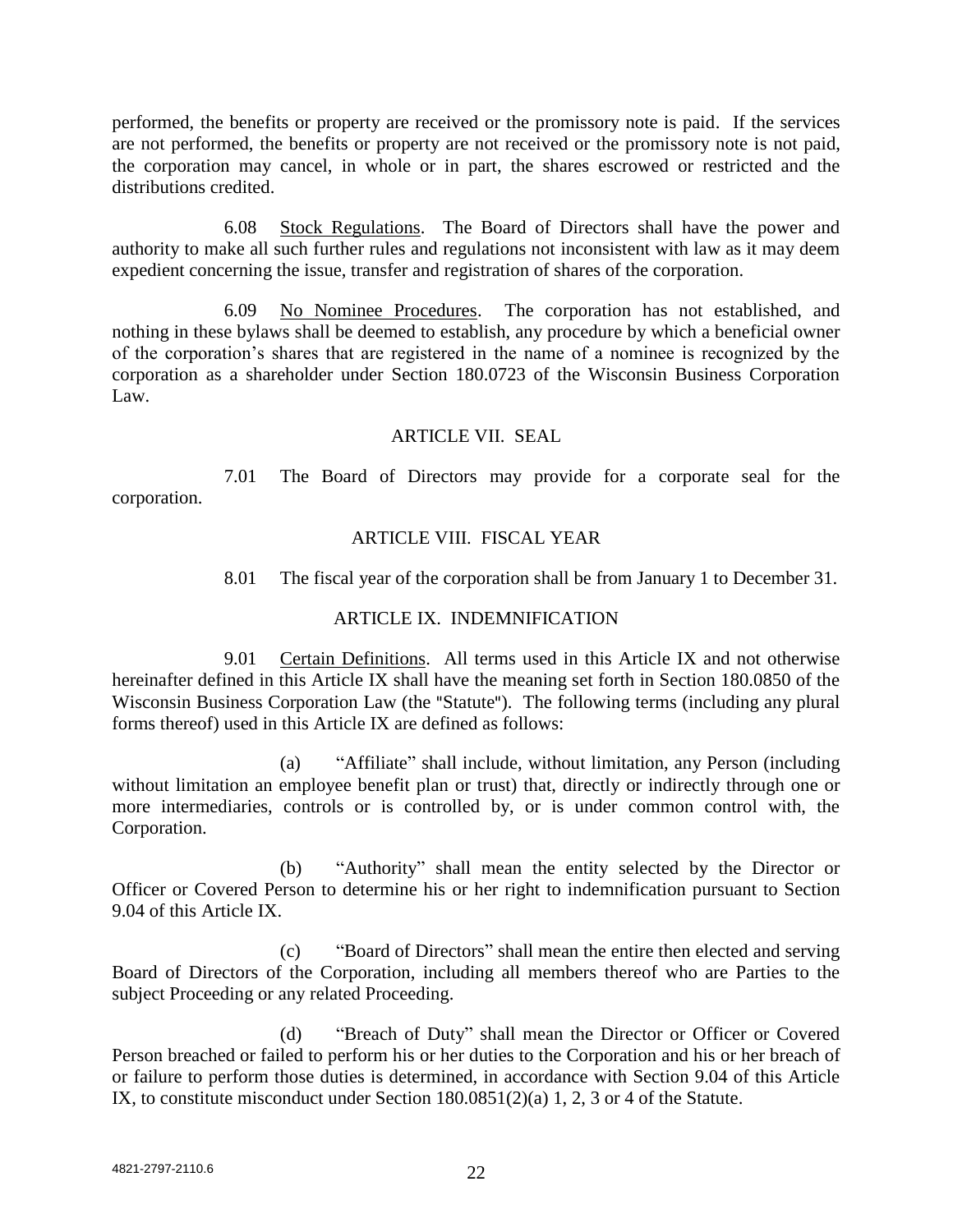(e) "Corporation," as used herein and as defined in the Statute and incorporated by reference into the definitions of certain other capitalized terms used herein, shall mean the corporation, including, without limitation, any successor corporation or entity to the corporation by way of merger, consolidation or acquisition of all or substantially all of the capital stock or assets of the corporation.

(f) "Covered Person" shall mean any trustee of any employee benefit plan of the Corporation, and any person serving at the request of the Corporation as a director, officer, employee or agent of another corporation, partnership, joint venture or trust.

(g) "Director or Officer" shall have the meaning set forth in the Statute; provided, that, for purposes of this Article IX, it shall be conclusively presumed that any Director or Officer serving as a director, officer, partner, trustee, member of any governing or decision-making committee, employee or agent of an Affiliate shall be so serving at the request of the Corporation.

(h) "Disinterested Quorum" shall mean a quorum of the Board of Directors who are not Parties to the subject Proceeding or any related Proceeding.

(i) "Party" shall have the meaning set forth in the Statute; provided, that, for purposes of this Article IX, the term "Party" shall also include any Director or Officer, Covered Person or employee of the Corporation who is or was a witness in a Proceeding at a time when he or she has not otherwise been formally named a Party thereto.

(j) "Person" shall mean any individual, partnership, limited liability partnership, firm, corporation, limited liability company, association, trust, unincorporated organization or other entity, as well as any syndicate or group deemed to be a person under Section 14(d)(2) of the Securities Exchange Act of 1934, as amended (the "Exchange Act").

(k) "Proceeding" shall have the meaning set forth in the Statute; provided, that, in accordance with Section 180.0859 of the Statute and for purposes of this Article IX, the term "Proceeding" shall also include all Proceedings (i) brought under (in whole or in part) the Securities Act of 1933, as amended, the Exchange Act, their respective state counterparts, and/or any rule or regulation promulgated under any of the foregoing; (ii) brought before an Authority or otherwise to enforce rights hereunder; (iii) any appeal from a Proceeding; and (iv) any Proceeding in which the Director or Officer or Covered Person is a plaintiff or petitioner because he or she is a Director or Officer or Covered Person; *provided, however,* that any such Proceeding under this subsection (iv) must be authorized by a majority vote of a Disinterested Quorum.

(l) "Statute" shall mean Sections 180.0850 through 180.0859, inclusive, of the Wisconsin Business Corporation Law, Chapter 180 of the Wisconsin Statutes, as the same shall then be in effect, including any amendments thereto, but, in the case of any such amendment, only to the extent such amendment permits or requires the Corporation to provide broader indemnification rights than the Statute permitted or required the Corporation to provide prior to such amendment.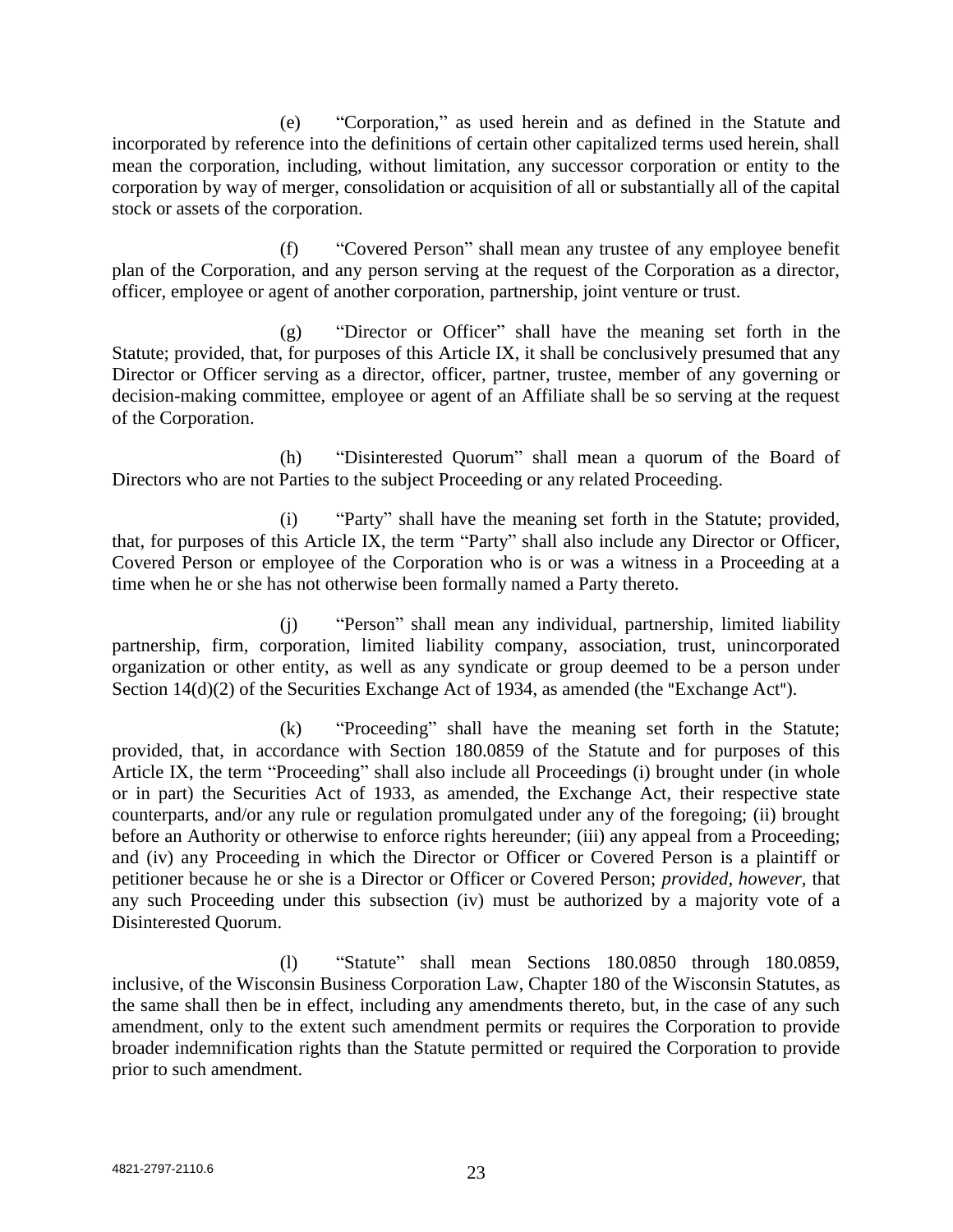9.02 Mandatory Indemnification of Directors and Officers and Covered Persons. To the fullest extent permitted or required by the Statute, the Corporation shall indemnify a Director or Officer or Covered Person against all Liabilities incurred by or on behalf of such Director or Officer or Covered Person in connection with a Proceeding in which the Director or Officer or Covered Person is a Party because he or she is a Director or Officer or Covered Person.

## 9.03 Procedural Requirements.

(a) A Director or Officer or Covered Person who seeks indemnification under Section 9.02 of this Article IX shall make a written request therefor to the Corporation. Subject to subsection (b) of this Section 9.03, within sixty (60) days of the Corporation's receipt of such request, the Corporation shall pay or reimburse the Director or Officer or Covered Person for the entire amount of Liabilities incurred by the Director or Officer or Covered Person in connection with the subject Proceeding (net of any Expenses previously advanced pursuant to Section 9.05 of this Article IX).

(b) No indemnification shall be required to be paid by the Corporation pursuant to Section 9.02 of this Article IX if, within such sixty-day period, (i) a Disinterested Quorum, by a majority vote thereof, determines that the Director or Officer or Covered Person requesting indemnification engaged in misconduct constituting a Breach of Duty or (ii) a Disinterested Quorum cannot be obtained.

(c) In either case of nonpayment pursuant to subsection (b) of this Section 9.03, the Board of Directors shall immediately authorize by resolution that an Authority, as provided in Section 9.04 of this Article IX, determine whether the conduct of the Director or Officer or Covered Person constituted a Breach of Duty and, therefore, whether indemnification should be denied hereunder.

(d) (i) If the Board of Directors does not authorize an Authority to determine the Director's or Officer's or Covered Person's right to indemnification hereunder within such sixty-day period and/or (ii) if indemnification of the requested amount of Liabilities is paid by the Corporation, then it shall be conclusively presumed for all purposes that a Disinterested Quorum has affirmatively determined that the Director or Officer or Covered Person did not engage in misconduct constituting a Breach of Duty and, in the case of clause (i) above (but not clause (ii)), indemnification by the Corporation of the requested amount of Liabilities shall be paid to the Director or Officer or Covered Person immediately.

# 9.04 Determination of Indemnification.

(a) If the Board of Directors authorizes an Authority to determine a Director's or Officer's or Covered Person's right to indemnification pursuant to Section 9.03 of this Article IX, then the Director or Officer or Covered Person requesting indemnification shall have the absolute discretionary authority to select one of the following as such Authority:

(i) An independent legal counsel; provided, that such counsel shall be mutually selected by such Director or Officer or Covered Person and by a majority vote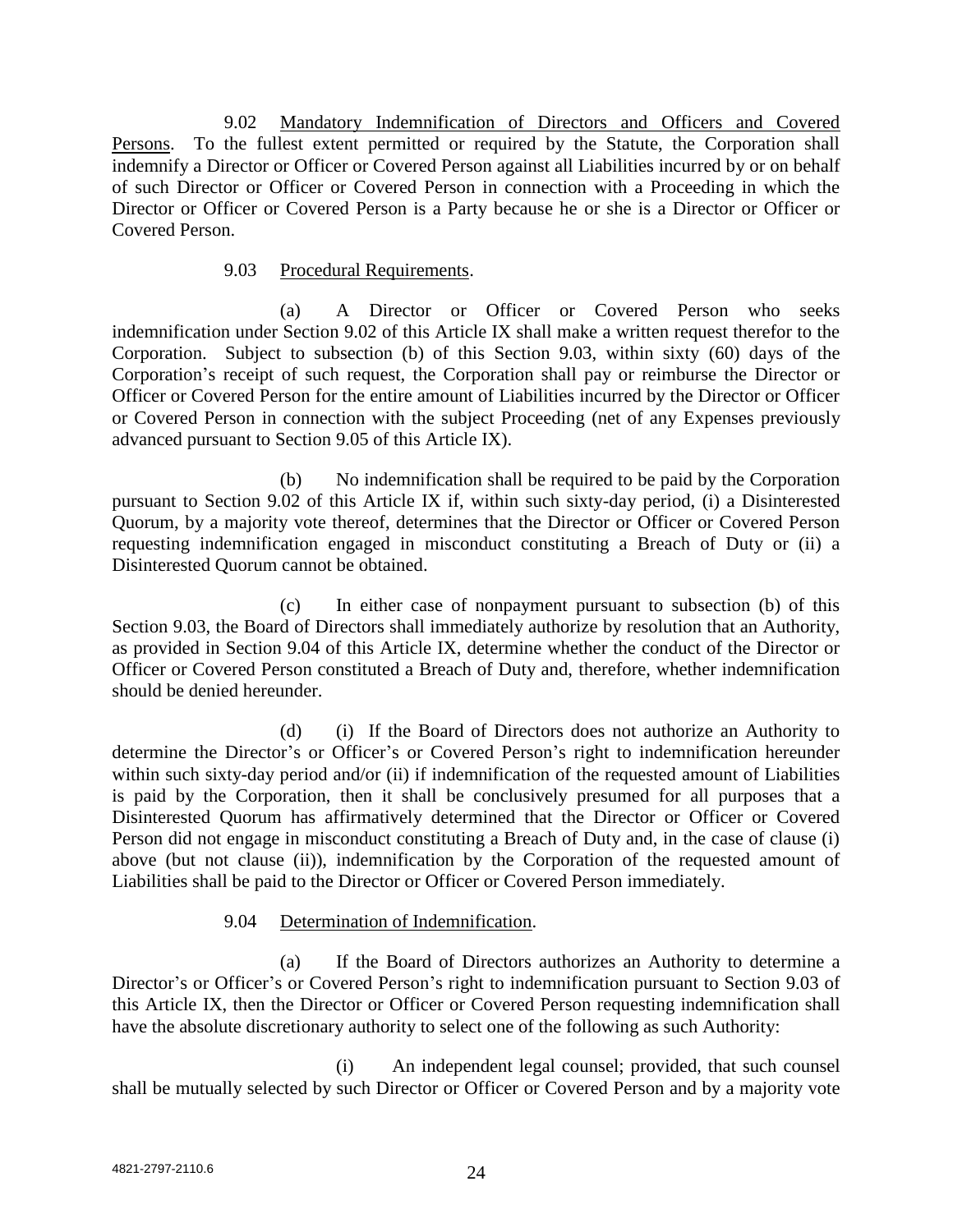of a Disinterested Quorum or, if a Disinterested Quorum cannot be obtained, then by a majority vote of the Board of Directors;

(ii) A panel of three arbitrators selected from the panels of arbitrators of the American Arbitration Association in Milwaukee, Wisconsin; provided, that (A) one arbitrator shall be selected by such Director or Officer or Covered Person, the second arbitrator shall be selected by a majority vote of a Disinterested Quorum or, if a Disinterested Quorum cannot be obtained, then by a majority vote of the Board of Directors, and the third arbitrator shall be selected by the two previously selected arbitrators, and (B) in all other respects (other than this Article IX), such panel shall be governed by the American Arbitration Association's then existing Commercial Arbitration Rules; or

(iii) A court pursuant to and in accordance with Section 180.0854 of the Statute.

(b) In any such determination by the selected Authority there shall exist a rebuttable presumption that the conduct of the Director or Officer or Covered Person did not constitute a Breach of Duty and that indemnification against the requested amount of Liabilities is required. The burden of rebutting such a presumption by clear and convincing evidence shall be on the Corporation or such other party asserting that such indemnification should not be allowed.

(c) The Authority shall make its determination within sixty (60) days of being selected and shall submit a written opinion of its conclusion simultaneously to both the Corporation and the Director or Officer or Covered Person.

(d) If the Authority determines that indemnification is required hereunder, then the Corporation shall pay the entire requested amount of Liabilities (net of any Expenses previously advanced pursuant to Section 9.05 of this Article IX), including interest thereon at a reasonable rate, as determined by the Authority, within ten (10) days of receipt of the Authority's opinion; provided, that, if it is determined by the Authority that a Director or Officer or Covered Person is entitled to indemnification against Liabilities' incurred in connection with some claims, issues or matters, but not as to other claims, issues or matters, involved in the subject Proceeding, the Corporation shall be required to pay (as set forth above) only the amount of such requested Liabilities as the Authority shall deem appropriate in light of all of the circumstances of such Proceeding.

(e) The determination by the Authority that indemnification is required hereunder shall be binding upon the Corporation regardless of any prior determination that the Director or Officer or Covered Person engaged in a Breach of Duty.

(f) All Expenses incurred in the determination process under this Section 9.04 by either the Corporation or the Director or Officer or Covered Person, including, without limitation, all Expenses of the selected Authority, shall be paid by the Corporation.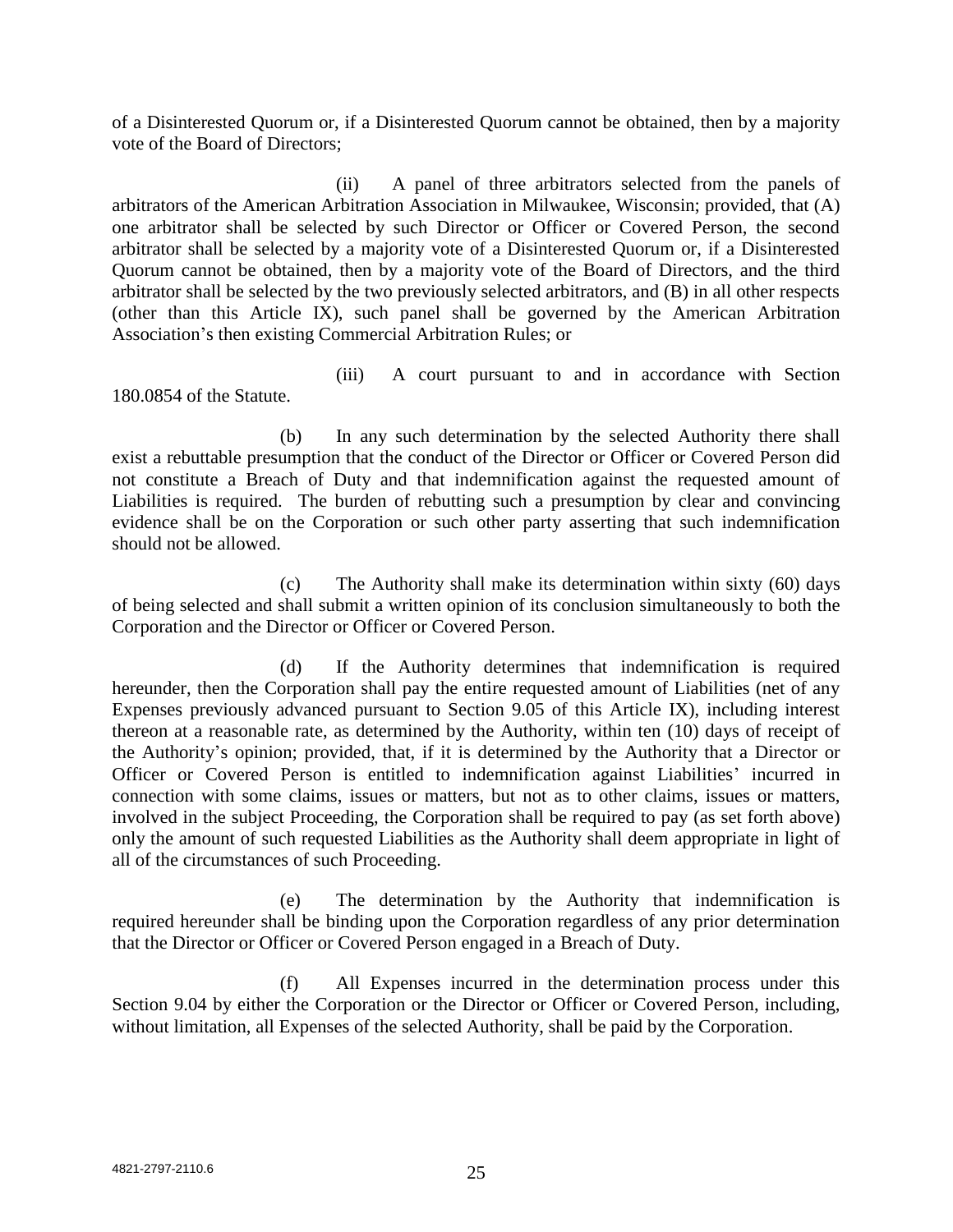### 9.05 Mandatory Allowance of Expenses.

(a) The Corporation shall pay or reimburse from time to time or at any time, within ten (10) days after the receipt of the Director's or Officer's or Covered Person's written request therefor, the reasonable Expenses of the Director or Officer or Covered Person as such Expenses are incurred; provided, the following conditions are satisfied:

(i) The Director or Officer or Covered Person furnishes to the Corporation an executed written certificate affirming his or her good faith belief that he or she has not engaged in misconduct that constitutes a Breach of Duty; and

(ii) The Director or Officer or Covered Person furnishes to the Corporation an unsecured executed written agreement to repay any advances made under this Section 9.05 if it is ultimately determined by an Authority that he or she is not entitled to be indemnified by the Corporation for such Expenses pursuant to Section 9.04 of this Article IX.

(b) If the Director or Officer or Covered Person must repay any previously advanced Expenses pursuant to this Section 9.05, then such Director or Officer or Covered Person shall not be required to pay interest on such amounts.

## 9.06 Indemnification and Allowance of Expenses of Certain Others.

(a) The Board of Directors may, in its sole and absolute discretion as it deems appropriate, pursuant to a majority vote thereof, indemnify a director or officer of an Affiliate (who is not otherwise serving as a Director or Officer or Covered Person) against all Liabilities, and shall advance the reasonable Expenses, incurred by such director or officer in a Proceeding to the same extent hereunder as if such director or officer incurred such Liabilities because he or she was a Director or Officer or Covered Person, if such director or officer is a Party thereto because he or she is or was a director or officer of the Affiliate.

(b) The Corporation shall indemnify an employee of the Corporation who is not a Director or Officer or Covered Person, to the extent that he or she has been successful on the merits or otherwise in defense of a Proceeding, for all reasonable Expenses incurred in the Proceeding if the employee was a Party because he or she was an employee of the Corporation.

(c) The Board of Directors may, in its sole and absolute discretion as it deems appropriate, pursuant to a majority vote thereof, indemnify (to the extent not otherwise provided in subsection (b) of this Section 9.06) against Liabilities incurred by, and/or provide for the allowance of reasonable Expenses of, an employee or authorized agent of the Corporation acting within the scope of his or her duties as such and who is not otherwise a Director or Officer or Covered Person.

9.07 Insurance. The Corporation may purchase and maintain insurance on behalf of a Director or Officer or Covered Person or any individual who is or was an employee or authorized agent of the Corporation against any Liability asserted against or incurred by such individual in his or her capacity as such or arising from his or her status as such, regardless of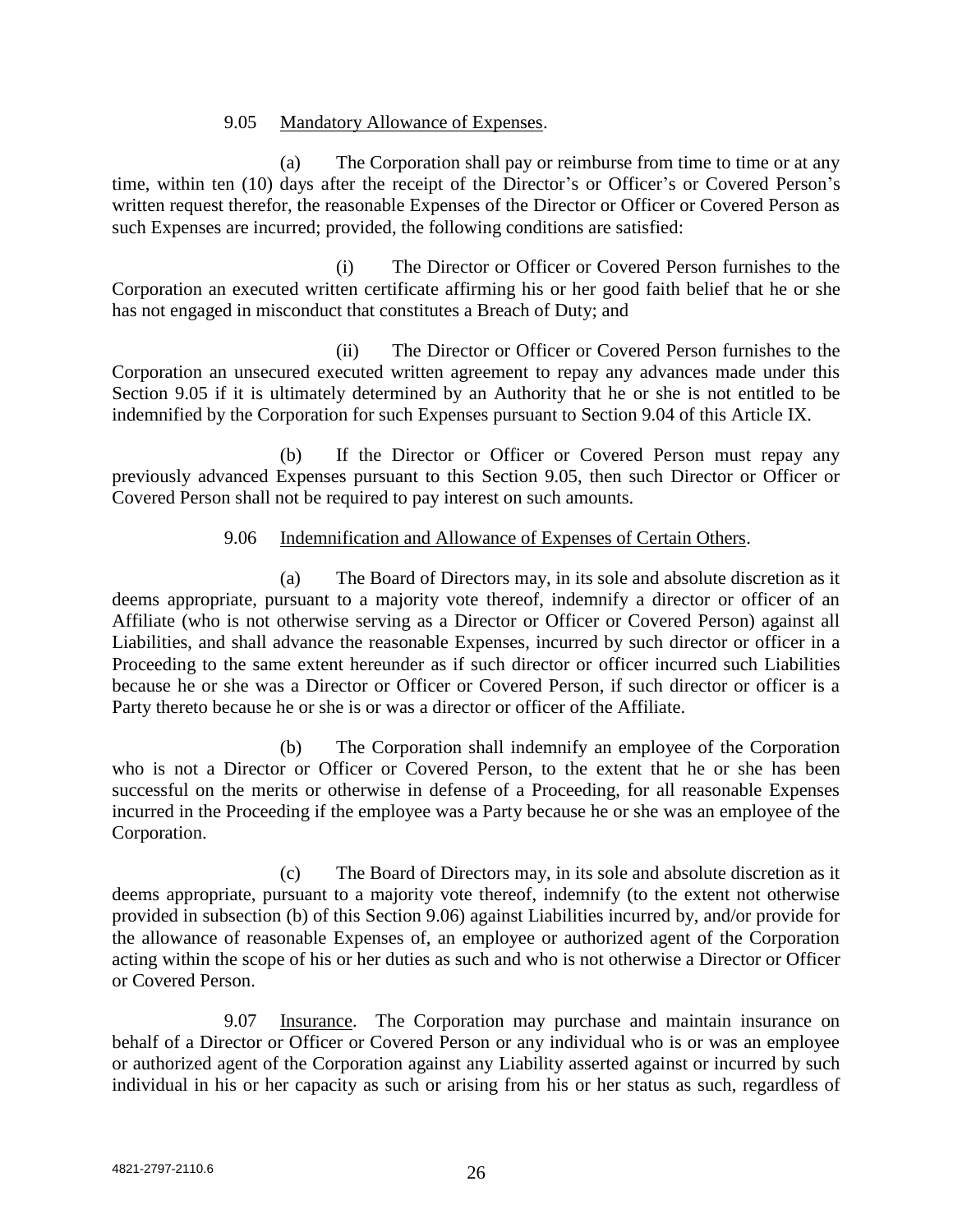whether the Corporation is required or permitted to indemnify against any such Liability under this Article IX.

9.08 Notice to the Corporation. A Director or Officer, Covered Person or employee shall promptly notify the Corporation in writing when he or she has actual knowledge of a Proceeding that may result in a claim of indemnification against Liabilities or allowance of Expenses hereunder, but the failure to do so shall not relieve the Corporation of any liability to the Director or Officer, Covered Person or employee hereunder unless the Corporation shall have been irreparably prejudiced by such failure (as determined, in the case of Directors or Officers or Covered Persons only, by an Authority selected pursuant to Section 9.04(a) of this Article IX).

9.09 Severability. If any provision of this Article IX shall be deemed invalid or inoperative, or if a court of competent jurisdiction determines that any of the provisions of this Article IX contravene public policy, then this Article IX shall be construed so that the remaining provisions shall not be affected, but shall remain in full force and effect, and any such provisions that are invalid or inoperative or that contravene public policy shall be deemed, without further action or deed by or on behalf of the Corporation, to be modified, amended and/or limited, but only to the extent necessary to render the same valid and enforceable; it being understood that it is the Corporation's intention to provide the Directors and Officers and Covered Persons with the broadest possible protection against personal liability allowable under the Statute.

9.10 Nonexclusivity of Article IX. The rights of a Director or Officer, Covered Person or employee (or any other person) granted under this Article IX shall not be deemed exclusive of any other rights to indemnification against Liabilities or allowance of Expenses to which the Director or Officer, Covered Person or employee (or such other person) may be entitled under any written agreement, Board of Director resolution, vote of shareholders of the Corporation or otherwise, including, without limitation, under the Statute. Nothing contained in this Article IX shall be deemed to limit the Corporation's obligations to indemnify against Liabilities or allow Expenses to a Director or Officer, Covered Person or employee under the Statute.

9.11 Contractual Nature of Article IX; Repeal or Limitation of Rights. This Article IX shall be deemed to be a contract between the Corporation and each Director or Officer, Covered Person and employee of the Corporation, and any repeal or other limitation of this Article IX or any repeal or limitation of the Statute or any other applicable law shall not limit any rights of indemnification against Liabilities or allowance of Expenses then existing or arising out of events, acts or omissions occurring prior to such repeal or limitation, including, without limitation, the right to indemnification against Liabilities or allowance of Expenses for Proceedings commenced after such repeal or limitation to enforce this Article IX with regard to acts, omissions or events arising prior to such repeal or limitation.

# ARTICLE X. AMENDMENTS

10.01 By Shareholders. Except as otherwise provided in the articles of incorporation or these bylaws, these bylaws may be amended or repealed and new bylaws may be adopted by the shareholders at any Annual Meeting or Special Meeting at which a quorum is in attendance.